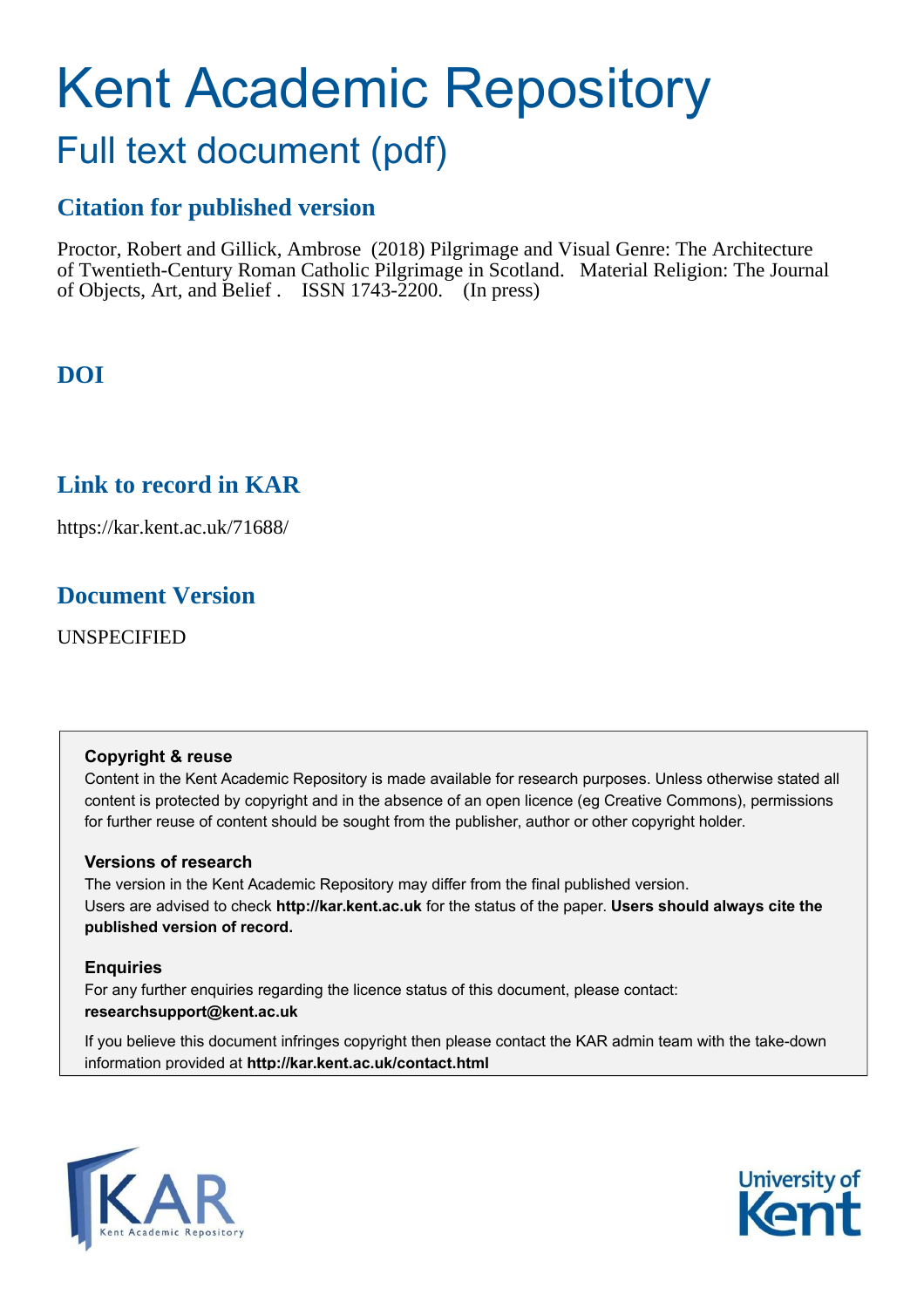### **Pilgrimage and Visual Genre: The Architecture of Twentieth-Century Roman Catholic Pilgrimage in Scotland**

#### **Robert Proctor and Ambrose Gillick**

As Roman Catholics gained confidence in twentieth-century Scotland, they revived pre-Reformation shrines and pilgrimages and created new shrines with transnational connections to the modern Catholic world. Three sites in this campaign were Carfin, a new pilgrimage center based on Lourdes; Whithorn, site of medieval pilgrimages to Saint Ninian; and Dunfermline, associated with the canonized Queen Margaret of Scotland. Each had different meanings for Scottish Catholicism. The landscapes of these shrines included proposed new buildings, completed buildings, including shrines and churches, and existing features, notably caves or grottoes and medieval ruins. Whether found, professionally designed, or made by the clergy and their congregations, these sites framed and ordered pilgrimage rituals and lent them meaning. Seeing common architectural, visual features across these pilgrimages, and drawing on new archival research, we suggest that the employment of recognizable visual genres was a key way of creating a consensus amongst the faithful. International symbols of saintly presence were remade for the local context, with intertwined religious and political intentions, giving tangible expression to a revived Catholicism in Scotland, and promoting a new vision of Scotland as a Catholic nation.

Keywords: pilgrimage; architecture; Roman Catholic; Scotland; modern; twentieth century; landscape; history

#### **Introduction**

Twentieth-century Roman Catholic pilgrimage in Scotland arose through the making of a broad consensus across laity and clergy, in which particular genres of visual, material and spatial form were considered capable of bringing the spiritual world into closer contact with the nation. Natural, historical, and newly constructed spaces of pilgrimage were shaped and ritually interpreted to this end. In each, clergy and laity acting together localized the sacred through the deliberate crafting and activating of buildings, images, and places. This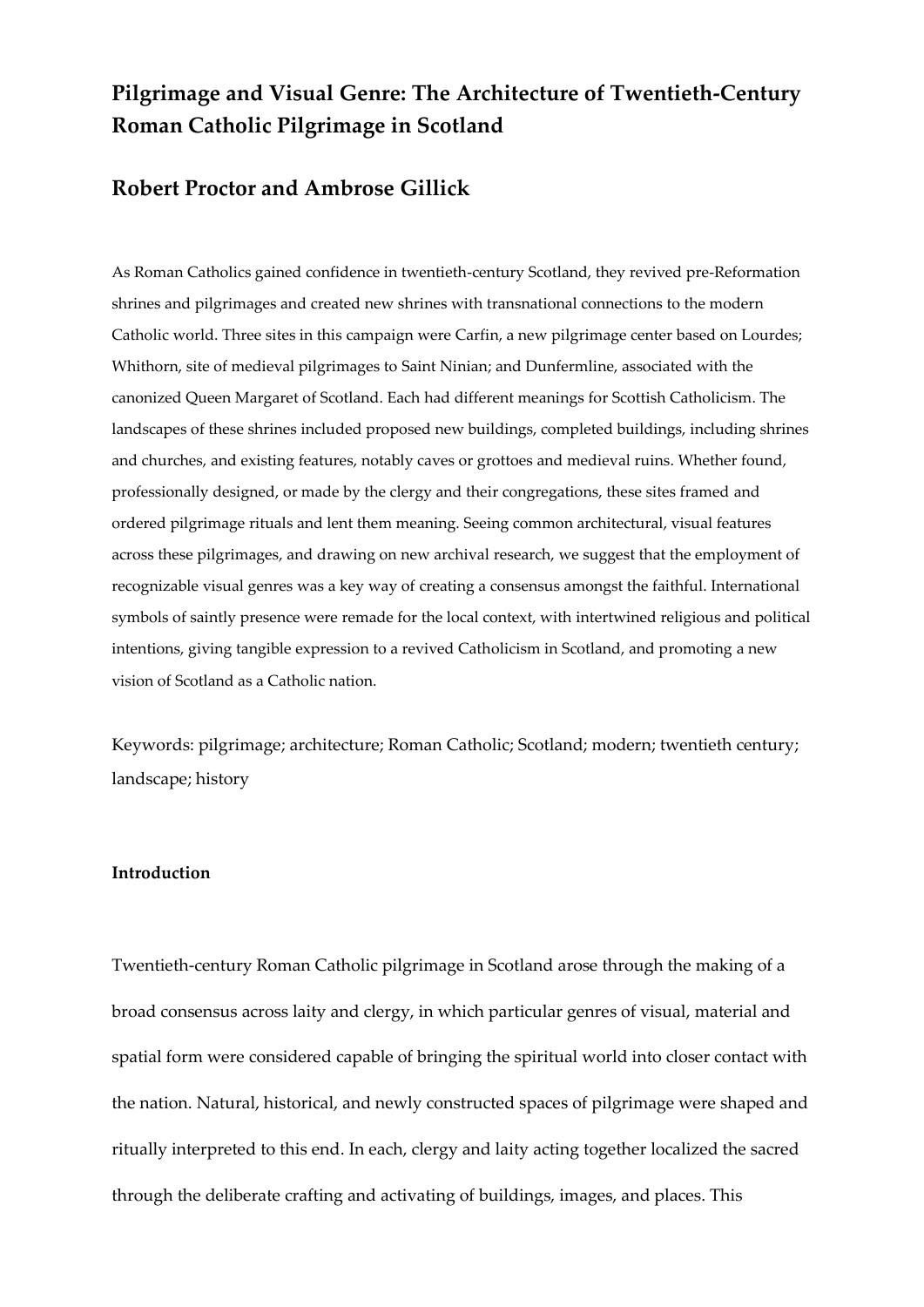pilgrimage work settled around visual genres, material forms following an expected pattern that inculcated certain ways of viewing and acting in relation to them. Reconfiguring the nation's geography according to these agreed forms aimed to allow the sacred to recolonize the landscape, to remake Scotland as a country in which Roman Catholic Christianity was visibly emergent, and ultimately as a Catholic nation.

The three most notable Catholic pilgrimages in twentieth-century Scotland fall into two categories, but share many features. At Dunfermline, burial place of St Margaret, medieval Queen of Scotland, and at Whithorn in Galloway, associated with the fifth-century St Ninian, pre-Reformation pilgrimages were revived (on the latter, see Proctor, 2014, 252- 254); yet given the post-Reformation loss of relics and buildings these new pilgrimages and their material surroundings took modern forms. These revivals heightened a sense of separation from the past, emphasizing the dearth of "authentic" Catholic material culture in the landscape  $-$  a void creatively filled by drawing on normative spatial and visual genres of modern Catholic pilgrimage. The ruined medieval shrines of Dunfermline Abbey and St Ninian's Priory were unavailable to Catholics for worship, and pilgrims focused instead on natural caves with legendary associations; on open-air ceremony; and on the construction of new buildings evoking a longed-for revival. Meanwhile at Carfin, near Motherwell, a pilgrimage garden of shrines was cultivated, forging a completely new landscape to accommodate the saints of the universal church. Here, caves were not found but made, open-air ceremonial was framed, and buildings were planned and produced.

These activities in Scotland were part of a growing movement in Britain in the late nineteenth and early twentieth century, as an increasingly emancipated and culturally powerful Catholicism publicly addressed concerns of identity and authority. Giles Mercer argues that the Glastonbury pilgrimage of 1895 'pushed the boundaries' of Catholic worship in public spaces in Britain. In the context of Catholic and Anglican rivalry over continuity,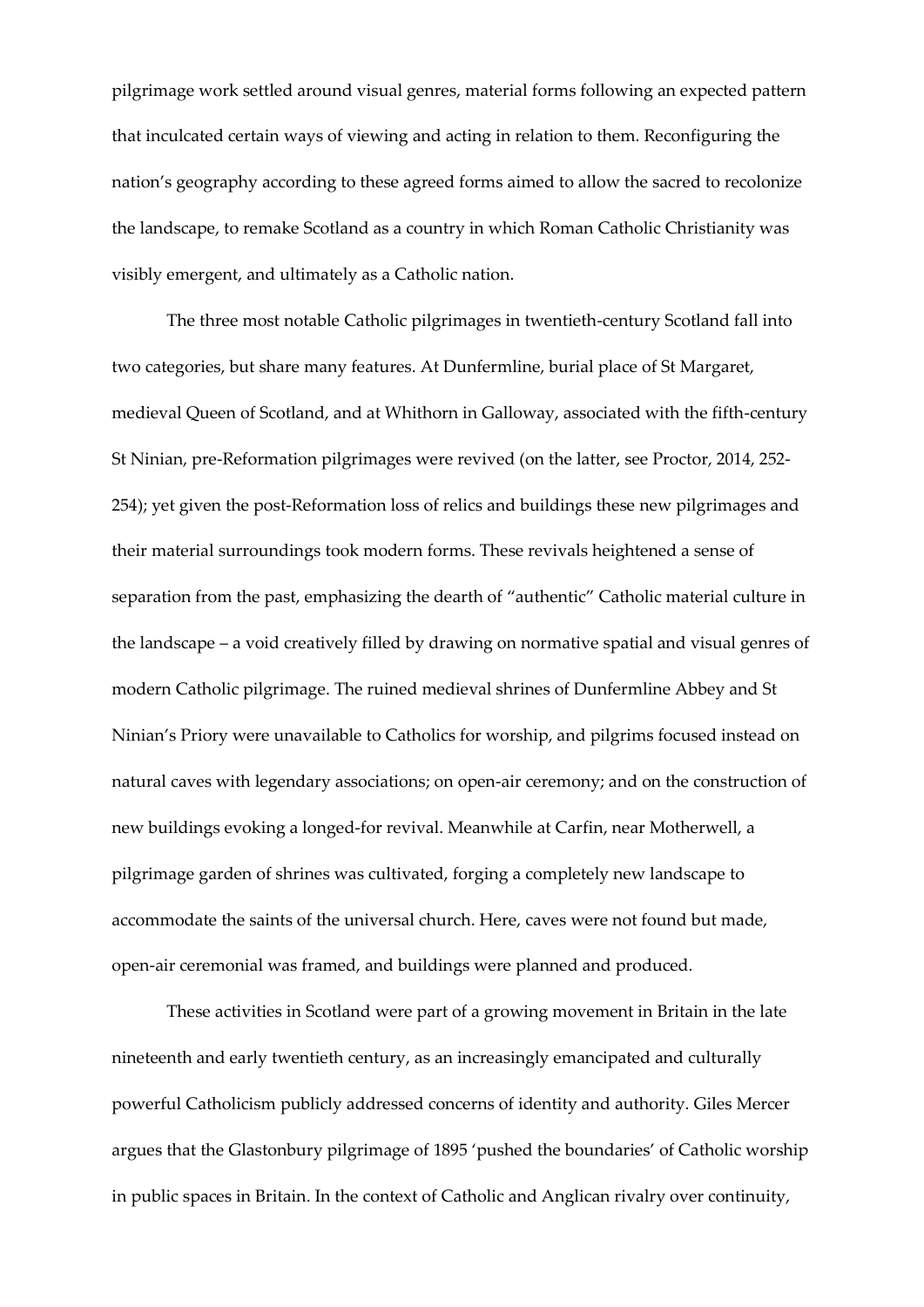this event demonstrated Roman Catholics' claims to be the inheritors of medieval Christianity (Mercer, 2012). There are parallels too with the revival of the medieval pilgrimage of Walsingham, begun by Catholics in the late 1890s and popularized in the 1930s in response to an Anglican shrine. Simon Coleman shows how experience of the surrounding landscape supported a narrative of English identity for Catholics (Coleman, 2004, 60; see also Coleman, 2009). Mercer and Marion Bowman also explore the modernity of this pilgrimage revival, stimulated as it was by the railway, increased leisure time, mass migration into British industrial centres from Ireland, and the growing influence of the Catholic Truth Society in disseminating accessible Catholic narratives of history and the saints (particularly the English Reformation Martyrs) through popular books and pamphlets (Mercer, 2012; Bowman, 2015).

Scotland in the twentieth century shows a dissemination of this pilgrimage culture, but also a development beyond it, as the forms and meanings of pilgrimages proliferated in this new context. One distinctive and important feature of the Glastonbury pilgrimage was the role of the clergy in encouraging the laity's response, a characteristic also of Scottish Catholic pilgrimages. Examining the mechanisms of clergy activity can develop our understanding of pilgrimage shrine creation, reconsidering recent and classic theories of pilgrimage, drawing especially on Leonard Primiano's concept of 'vernacular religion'. We prioritise, however, an art history, architectural history, or cultural history approach informed by David Morgan (2005), rather than ethnography. Historical sources such as correspondence, drawings, photographs, newspaper articles, and other publications of the period, including those at shrine archives and the Scottish Catholic Archives, enable a rich picture of shrine construction, development and use and the motivations behind them.

Before exploring theoretical arguments, we begin by surveying the three pilgrimages, Dunfermline, Whithorn and Carfin. The Roman Catholic pilgrimage and parish church at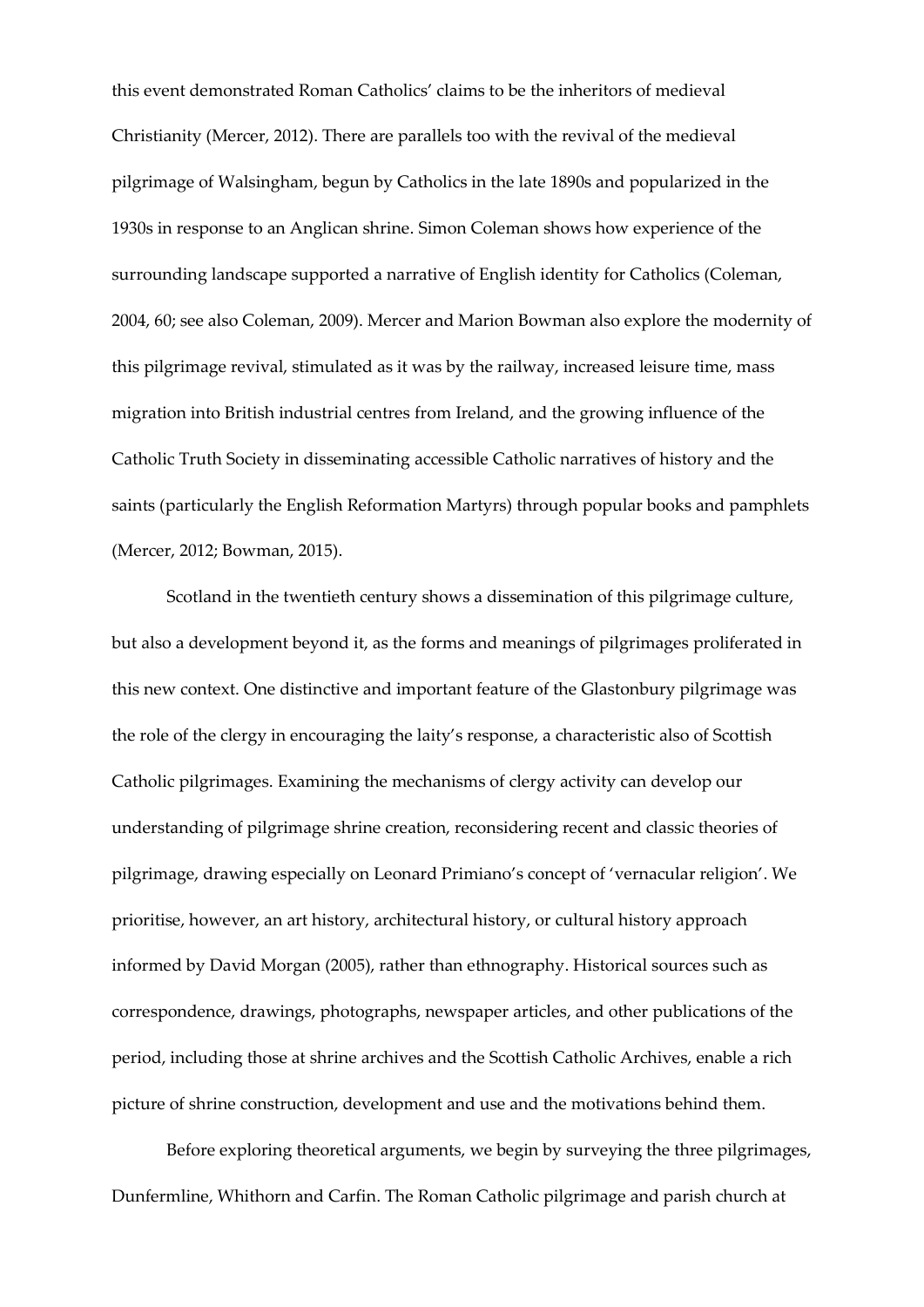Dunfermline, St Margaret's Memorial Church (fig. 1, 2), was designed by Robert Rowand Anderson around 1892 and opened when partly completed in 1896 (Maguire, 1936, 52, 60-62; *Catholic Directory*, 1946, 16; drawings of 1894 at UEA, Coll-31/2/EC/146a; ⦆(Sir) Robert Rowand Anderson," n.d.). Its Romanesque style is unusual in Anderson's work, and precedes the fashionable use of that style in the early twentieth century. It may be understood as a response to its place and dedication: a church of a type that might have been built in the 11th century when the saintly queen reigned, and echoing the style of the medieval Abbey nave. The parish priest George Mullan promoted devotion to St Margaret throughout Scotland and beyond, raising funds for a building beyond the capability of the small parish. He organized a pilgrimage by train from Edinburgh in June 1899, but was then transferred to another parish. In 1930, the Catholic Truth Society instituted an annual pilgrimage described as 'national' with the approval of Archbishop Andrew McDonald, continuing until the war and revived again in 1951 (Maguire, 1936, 65, 68; letter from James Black of 31 January 1951, SCA, DM/55/1; *Catholic Directory*, 1946, 20, 23). Following the church's rapidly developing pilgrimage function, Reginald Fairlie was commissioned to extend it eastwards with a new sanctuary in 1938; a reredos with sculpture by Hew Lorimer completed the scheme in 1940, depicting Scottish saints, Andrew, Columba, Mungo and Margaret, following the style of Anderson's nave (fig. 3) (*Catholic Directory*, 27; SCA, GD/70/13). Yet the church was not the main focus of the pilgrimage, since it was too small for the tens of thousands attending this event after the war, and instead Mass was said in the local football stadium.

Pilgrimages at Whithorn similarly began in earnest in the 1930s and continued after the war with annual exhortations from the Bishop of Galloway, Joseph McGee, who made its diocesan and national development his personal cause (pastoral letters, 17 July 1953, 12 July 1954, 20 July 1955, 15 October 1956: SCA, DG/6/13). The little tin church of the 1890s was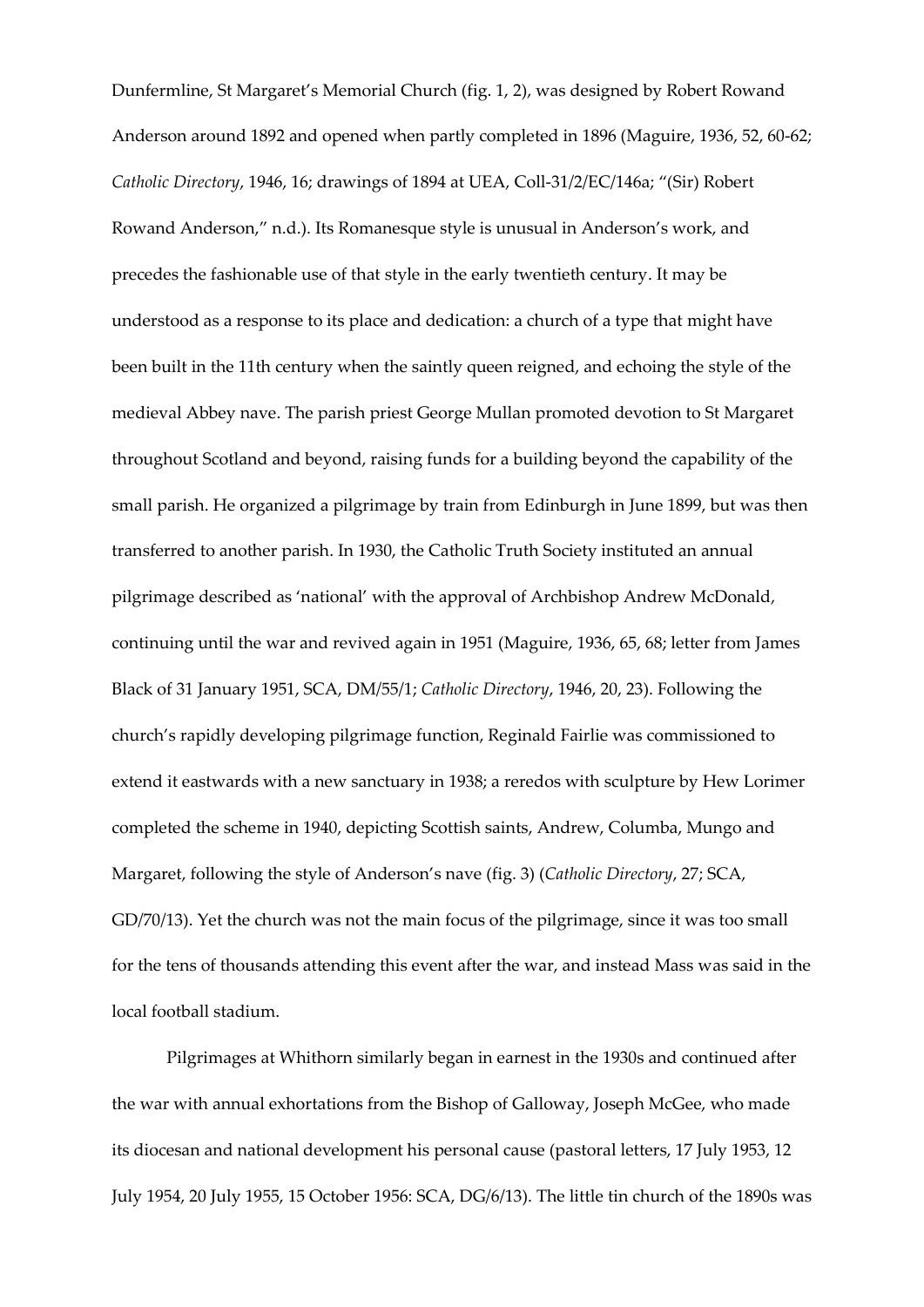the parish's only building, and the pilgrimage gathered instead at the seafront cave a few miles away reputed to have been St Ninian's chapel of retreat. Mass was celebrated on the beach in an often intemperate Scottish September. By 1951 a prominent site for a new church was found on George Street, Whithorn's main road, close to the ruined medieval Priory where St Ninian was thought still to be buried. That year Basil Spence designed a new modern church (fig. 4) (designs of 1951: SCA, DG/74/174/1; correspondence on acquisition of a site, 1945-1950: SCA, DG/73/160, DG/73/161). But, disliking the design, McGee turned instead to H. S. Goodhart-Rendel, who designed a neo-Gothic church in 1955, much reduced in execution in 1959-60 by his assistant H. Lewis Curtis (fig. 5) (design drawings, 1955: SCA, DG/73/173/2; drawings, 1959: SCA, DG/73/174/3; correspondence between Goodhart-Rendel, Curtis and McGee: SCA, DG/73/174/4, DG/54/3, DG/54/5-7). With limited funds, the church remained too small for the pilgrimage, but its site allowed open space and an outdoor altar for Mass, the open-air ceremony remaining a desirable feature. The modest, almost vernacular church that was built suggests a shared lay and clerical desire to promote ideas of Catholic indigeneity.

In contrast to Dunfermline and Whithorn's appropriation of localized saints, Carfin, a site dedicated to Our Lady of Lourdes, emerged from the parish priest Thomas Nimmo Taylor's enthusiasm for French pilgrimages and an international culture of popular devotions (Harris, 2015). Taylor acquired this enthusiasm during his training at the Saint-Sulpice seminary in Paris. Appointed to the parish of St Francis Xavier, Carfin, in 1915, he organized a parish pilgrimage to Lourdes in 1922 and on returning inspired his parishioners to build a replica Lourdes grotto on land opposite the church (Taylor, 1938, 4). Mains water was diverted into a rivulet mimicking St Bernadette's miraculous spring, a faucet enabling visitors to fill containers, as at Lourdes. The grotto was rebuilt twice (fig. 6), and the site developed an extraordinary array of shrines. The next most important was the shrine of St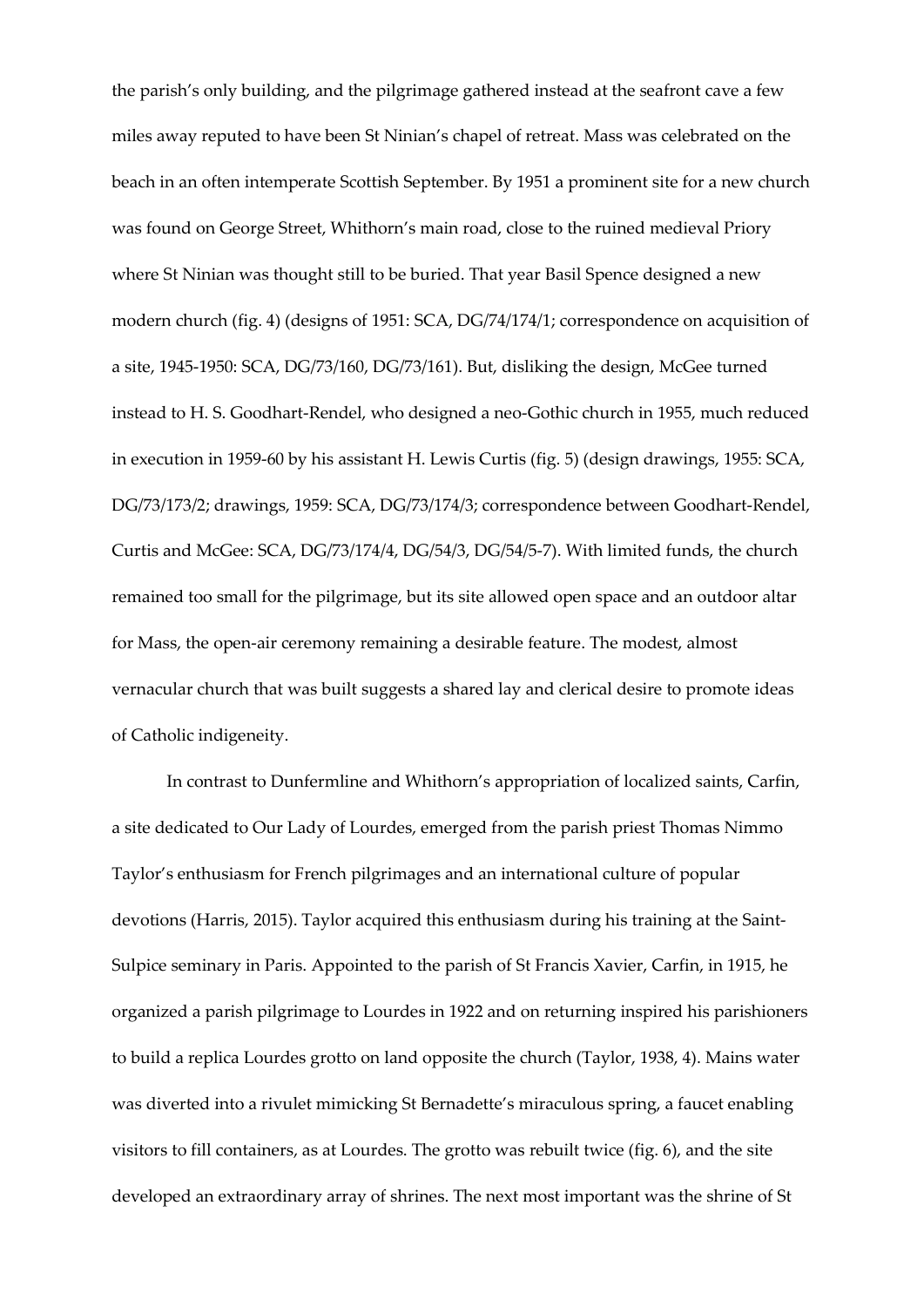Thérèse of Lisieux, perched on a purpose-built rockery overlooking the grotto: an initial version of 1921 was rebuilt at larger scale in 1931 and 1935 (fig. 7) (Taylor, 1938, 10-11, 29; [Taylor], 1933). Taylor helped advance her cause for canonization, achieved in 1925; he translated her autobiography for the Catholic Truth Society; and befriended her convent sisters, who gave him several relics. Unusually for a British pilgrimage shrine at this period, devotion at Carfin was ascribed miraculous powers. Events attracted huge crowds from across Scotland and England (up to twenty times those attending the first Glastonbury pilgrimage), principally on feasts of the Virgin and St Thérèse (fig. 8). Lourdes provided the ritual model: Benediction was given from a ledge over the grotto, and candlelit processions took place at dusk. The shrine's wide shelving spaces accommodated crowds assembling and processing in intricately planned ceremonies.

Further shrines included a water garden with an island of Our Lady of the Sea; a Bethlehem cave; a mound dedicated to St Anthony of Padua and St Francis of Assisi, with associated Portiuncula chapel; a "Calvary;" and a giant statue and altar of Christ the King, all added in the 1920s. After the war a diminutive "Nazareth" was built: an excavated walled courtyard depicting the sorrows of Mary on its walls leading to the domed "Santa Casa" of the Holy Family (fig. 9) (Taylor, 1938, 20-21, 24-25; Taylor, n.d. [c. 1950], 3). A "Lourdes Institute" (a hall giving food and shelter to pilgrims) was built against the grotto, and a timber "Chapel of All Saints" housed Taylor's enormous collection of relics. Reginald Fairlie designed the shrine's gateway, and was invited in 1924 to design Taylor's dream church, an enormous project described by Taylor as a "votive church" of "Our Lady of Lourdes and St Thérèse," seating six thousand inside and twenty-five thousand pilgrims in a forecourt (Taylor, 1938, 12; Nuttgens, 1959, 30-31, and plates 27-28). Taylor acquired the site and maintained the dream until his death in 1963, when it was abandoned. Fairlie's former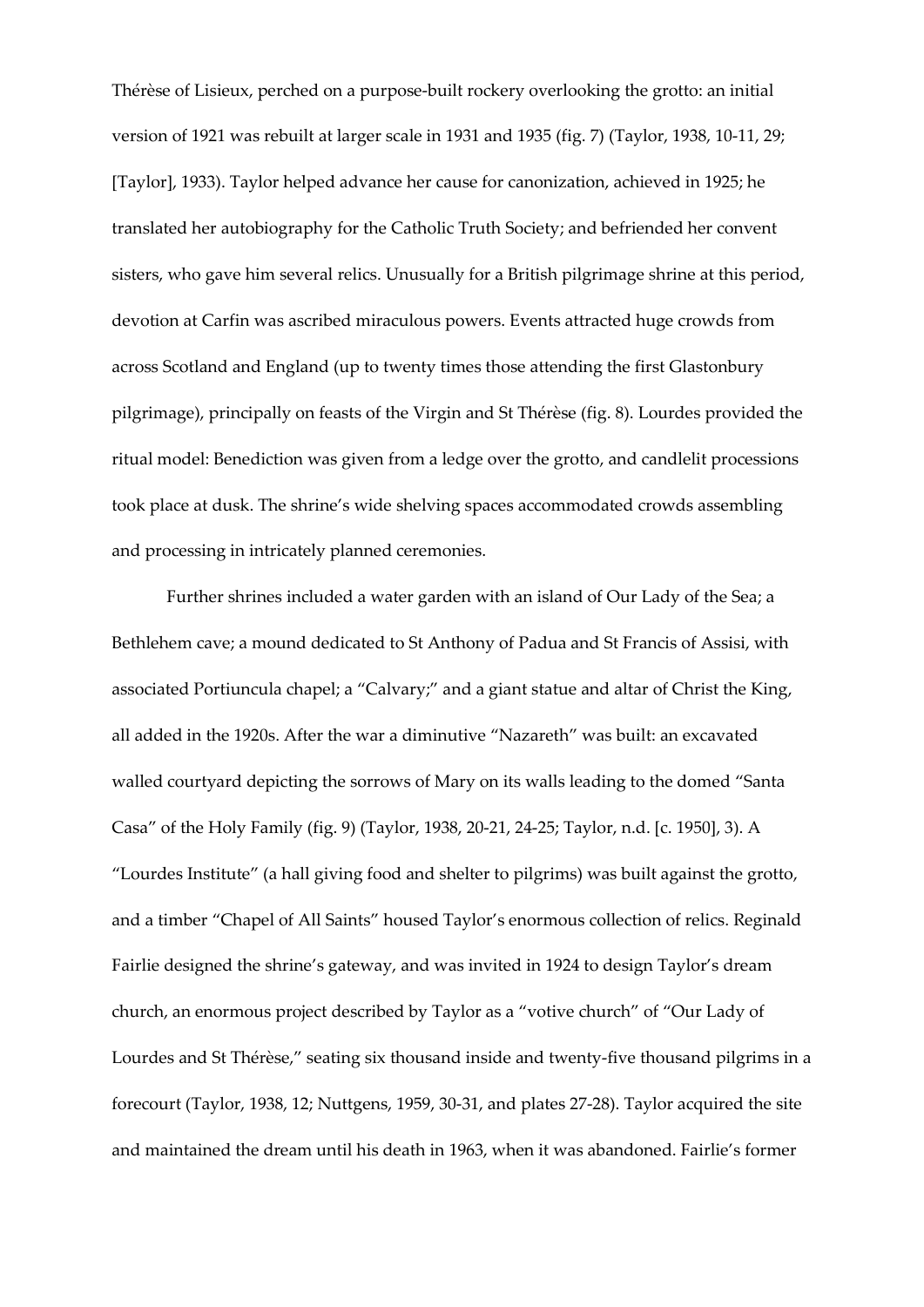pupil Charles W. Gray later designed a small modern church overlooking the shrine with a striking circular design, completed in 1973 (*Solemn Opening*, 1973).

#### **Clergy and Laity**

These three pilgrimages strikingly contradict a tenet of Victor and Edith Turner's classic anthropological theory of Christian pilgrimage (Turner and Turner, [1978] 2011, e.g. 31-32). According to this theory, pilgrimage begins with a popular lay response to a rumored miraculous happening  $-$  an apparition, a cure, a found or moving statue  $-$  a response overflowing with fervent emotion and spontaneously emerging rituals. Later, Church authorities intervene to impose orthodox doctrine and channel popular enthusiasm into acceptable forms. Spaces, buildings and imagery become tools to constrain pilgrimage activities and beliefs into doctrinally acceptable forms. Recent anthropological scholarship on pilgrimage has questioned the Turners' ideas, emphasizing the heterogeneity of pilgrimage practices, and exploring tensions and conflicts within them, particularly ways in which the laity exceed or defy the limits desired by the clergy (Eade and Sallnow, 1991; Mesaritou 2012 and 2015; Turner, 2009). From a historical standpoint, reliant on documentary evidence generated by institutions rather than ethnography, such conflicts are often now invisible. Focusing on the clergy's role in producing pilgrimages suggests instead that their construction of specific visual forms enabled a broad popular consensus. Rather than reasserting the Turners' emotive or social (Durkheimian) concept of *communitas*, this analysis shows how popular pilgrimage could be deliberately generated through material culture.

As at Glastonbury, all the Scottish pilgrimages were initiated by clergy: George Mullan, later Vicar-General of the Archdiocese of St Andrews and Edinburgh, sought out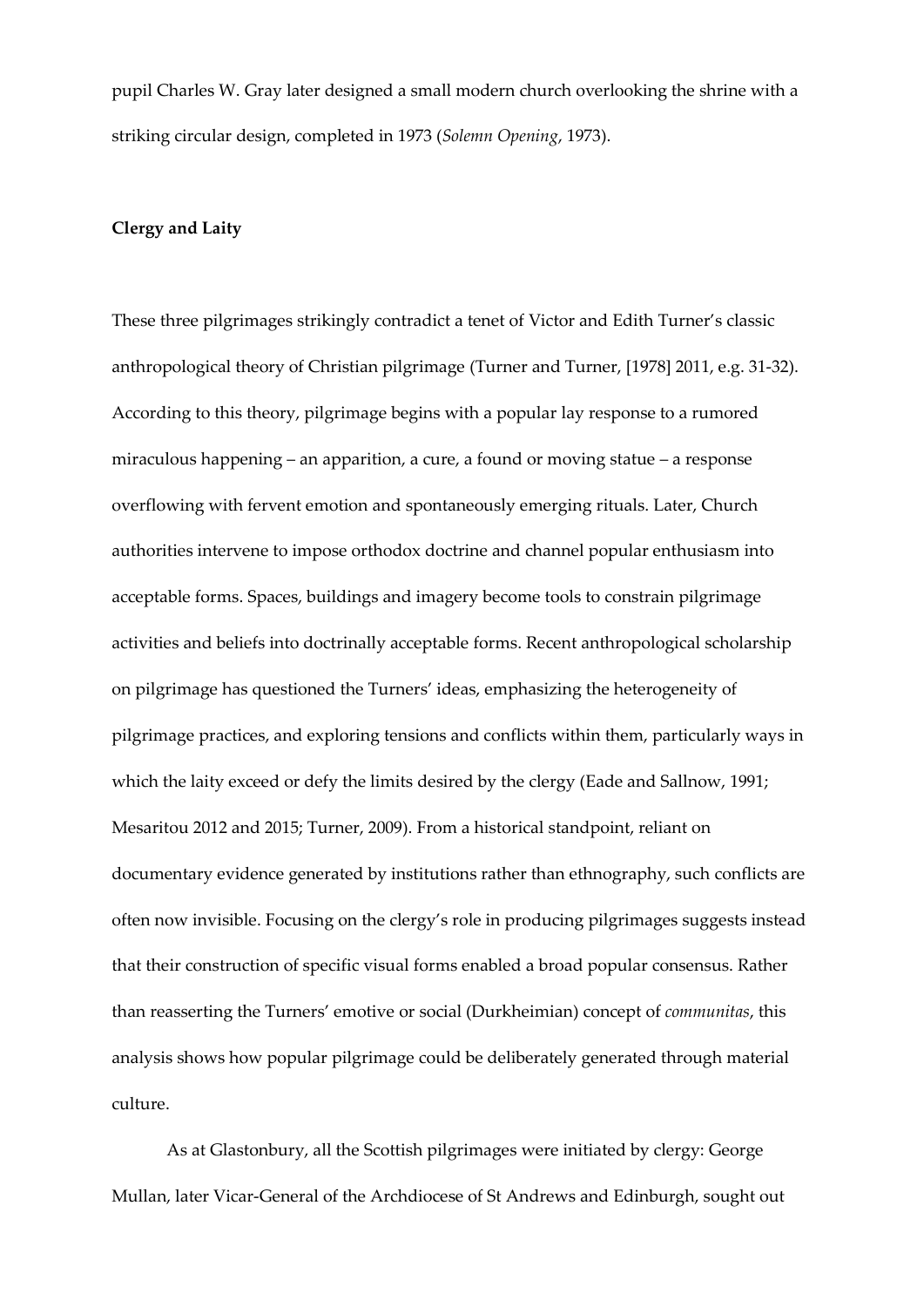sponsors, placed advertisements in the *Catholic Directory* advocating devotion to St Margaret alongside appeals for funds for her "national memorial church", and printed photographs of Dunfermline Abbey and her statue for distribution (Maguire, 1936, 52 and 57). The Archbishops of St Andrews and Edinburgh endorsed the Dunfermline pilgrimage: William Smith first inspired the campaign (*St. Margaret's*, 1946); Angus MacDonald wrote blessing the enterprise in 1893 (Maguire, 1936, 56); Andrew Joseph in the 1930s sent pastoral letters urging parish priests throughout Scotland to promote the pilgrimage to the laity and to bring them in great numbers (e.g. letter to clergy, 25 June 1931, SCA, DE/32/3). At Carfin, popular enthusiasm may have appeared most spontaneous, but was carefully orchestrated and narrated by Taylor. The Bishop of Galloway, Joseph McGee, was the prime mover in the cause of St Ninian, exhorting the faithful to pilgrimage; in a letter to clergy of 3 February 1956 he asked every parish in the diocese to help fund the building at Whithorn, and oversaw its design himself (SCA, DG/54/3).

At this institutional level, however, there were notable tensions. Whithorn's parish priest, Cornelius Burke, wrote to the bishop of his 'very great shock' at the building's cost (14 January 1963, SCA,  $DG/54/109$ ), suggesting a disparity between the parish's tiny population of Catholics and the size of the builder's invoices for this prestigious project. The Archbishop of Glasgow, Donald Mackintosh, wavered between endorsement and criticism of Taylor's work at Carfin. Mackintosh reproached Taylor for occasional transgressions of his authority as a parish priest. He upbraided him for an evasive financial report and commitment to expenditure and debt beyond the levels that the diocese permitted other parishes, and when Taylor campaigned for funds for Fairlie's church without having it approved by the diocesan Finance Board as expected for all parish building work (annual financial statement for St Francis Xavier, Carfin, 1926, with notes by Mackintosh, ARCAG, MW/11/1/15; letter from Mackintosh to Taylor, 14 March 1942, ARCAG, GC/74/3/1).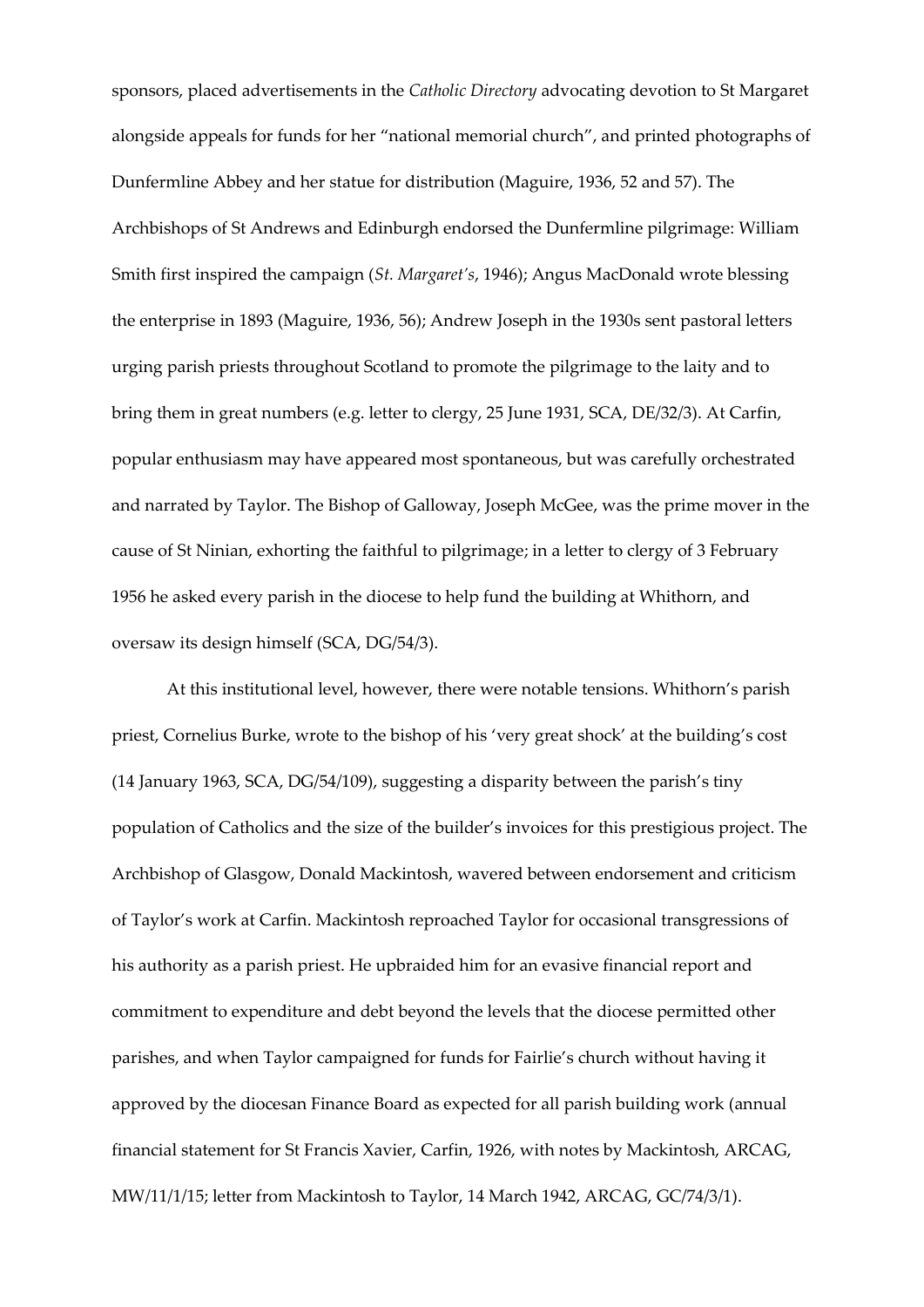Mackintosh complained most strongly about what he considered excessive statements made at Carfin without diocesan approval by Cardinal Bourne of Westminster on a ceremonial visit to dedicate an altar in 1924 (fig. 10). Mackintosh's rebuke (Mackintosh to Taylor, 30 July 1924; Taylor to Mackintosh, 25 August 1924: SFX) concerned claims that Bourne had acknowledged miraculous cures at Carfin, whereas only diocesan authorities could declare the authenticity of a miracle. These criticisms point to tensions over territory, hierarchy and religious priorities: Burke and Mackintosh emphasised the universal norm of the parish and diocesan structure, its financial duties, and implicitly perhaps therefore its liturgical routine, over the specificity, mobility, and devotional aspects of pilgrimages.

Mackintosh's complaint about Bourne was partly territorial, since the cardinal had no jurisdiction beyond England and Wales. At the shrine, preaching to a crowd estimated at between thirty and fifty thousand, Bourne alluded to the alleged miracles, and praised the pilgrims' devotional fervor. "He could not tell them why Carfin had been chosen to be such a centre of devotion," reported the *Tablet* ("Cardinal Bourne in Scotland," 1924). "It was God's doing, and it was His choice. [...] The gathering of so many thousands in the grotto there for devotional exercises was, he said, a magnificent and consoling sight." Yet Mackintosh had previously encouraged Taylor's ambitious acquisition of land for the grotto, and he and other Scottish bishops often led pilgrimage events at Carfin - Mackintosh blessed the statue of Thérèse in 1924, and his successor Archbishop Donald Campbell presided over ceremonies for the fiftieth anniversary of the saint's death in 1947 (Mackintosh to Taylor, 7 September 1923 and Mackintosh to Taylor, 19 March 1924: SFX; "Little Flower," 1947). At all three sites, notable Scottish clergy and religious led processions. Archbishop Gray was a particularly assiduous advocate of pilgrimages, leading diocesan tours to Lourdes and Rome and preaching at Carfin and Whithorn, besides cultivating the Dunfermline pilgrimage in his own diocese (recorded in his sermons: SCA, DE/161/70, 1-8).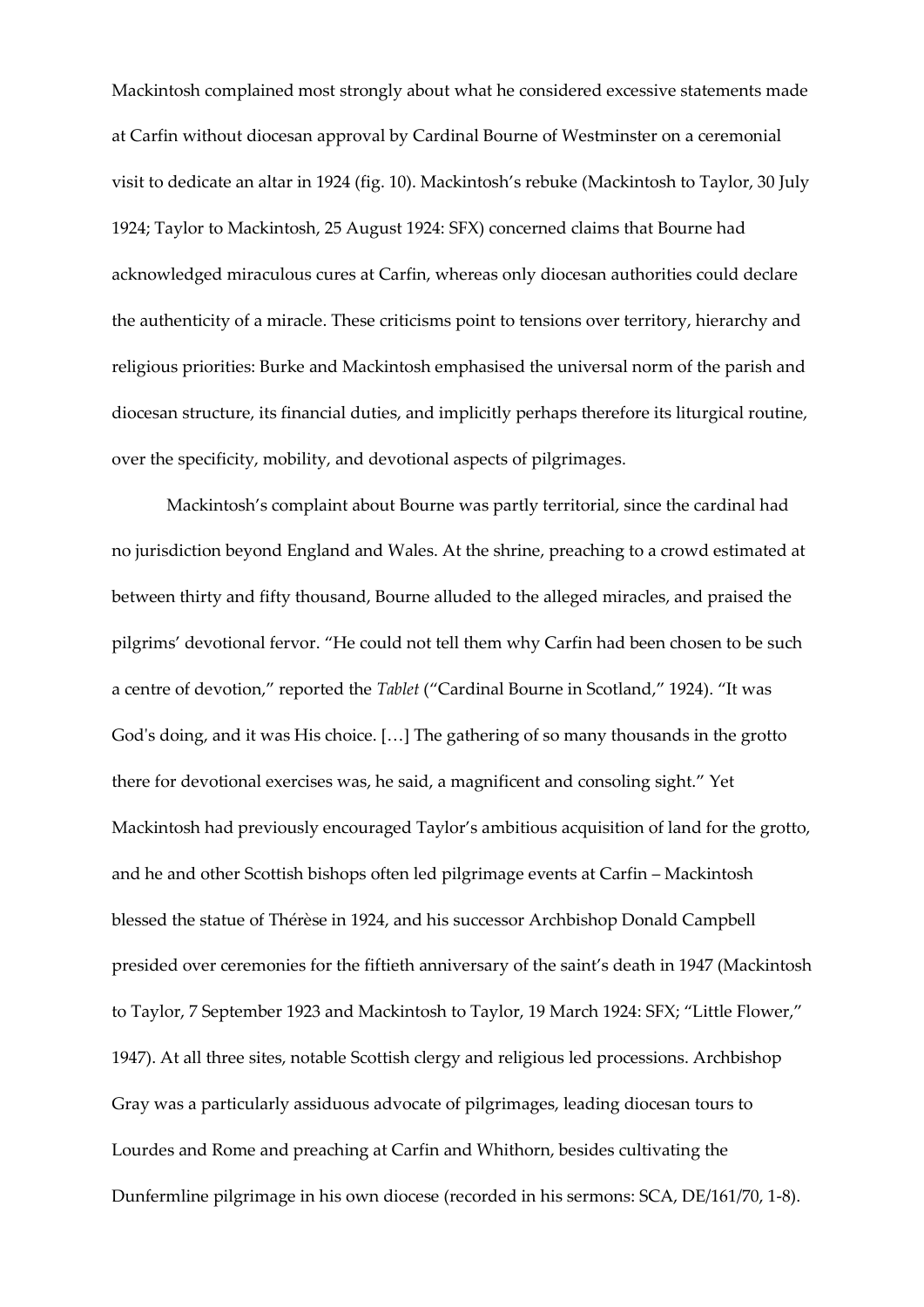Any popular enthusiasm evident in Scottish pilgrimages therefore resonated with the clergy's own devotional fervor. The evidence suggests little if any distinction between the beliefs of the institutional hierarchy and those of the laity, at least from this historical vantage point.

Rather, the evidence might be explained by considering the arguments of Primiano (1995 and 2012) for adopting a concept of "vernacular religion." Observing the inherent complexities of religious practice, Primiano asserts that "What scholars have referred to as 'official' religion does not, in fact, exist" (Primiano, 1995, 45). Instead, he questions such binary opposites as clergy versus laity, official versus folk, in which popular beliefs are seen as subversive resistance to institutional dogma. Rather, Primiano advocates studying religion as it is experienced and lived, whether by laity or clergy, seeing even institutional texts and actions as products of the lived religious beliefs of individuals, situated in particular times and places, in relation also to wider (secular) cultures (e.g. Primiano, 1995, 42). This theory resonates with the evidence for these case studies: the material manifestations of the sites of pilgrimage at Carfin, Dunfermline and Whithorn are constructed within a specific context by earnest believers, clergy and laity, grounded within the cultures of early twentieth-century Scotland and modern Catholicism.

Lay participation in these pilgrimages was not confined to a popular, devotional "folk" response, but also included "elite" contributions to their formation and development - most notably from the Marquesses of Bute, prominent and wealthy aristocratic Catholics. The Third Marquess seems to have initiated the idea of building a church to St Margaret at Dunfermline, perhaps because the Butes claimed descent from the queen. The Marquess chose Anderson as the architect and at various points oversaw the design. He considered funding the porch and baptistery as a subsequent phase of the building (although his death intervened), and he and his wife contributed fifteen hundred pounds to the building fund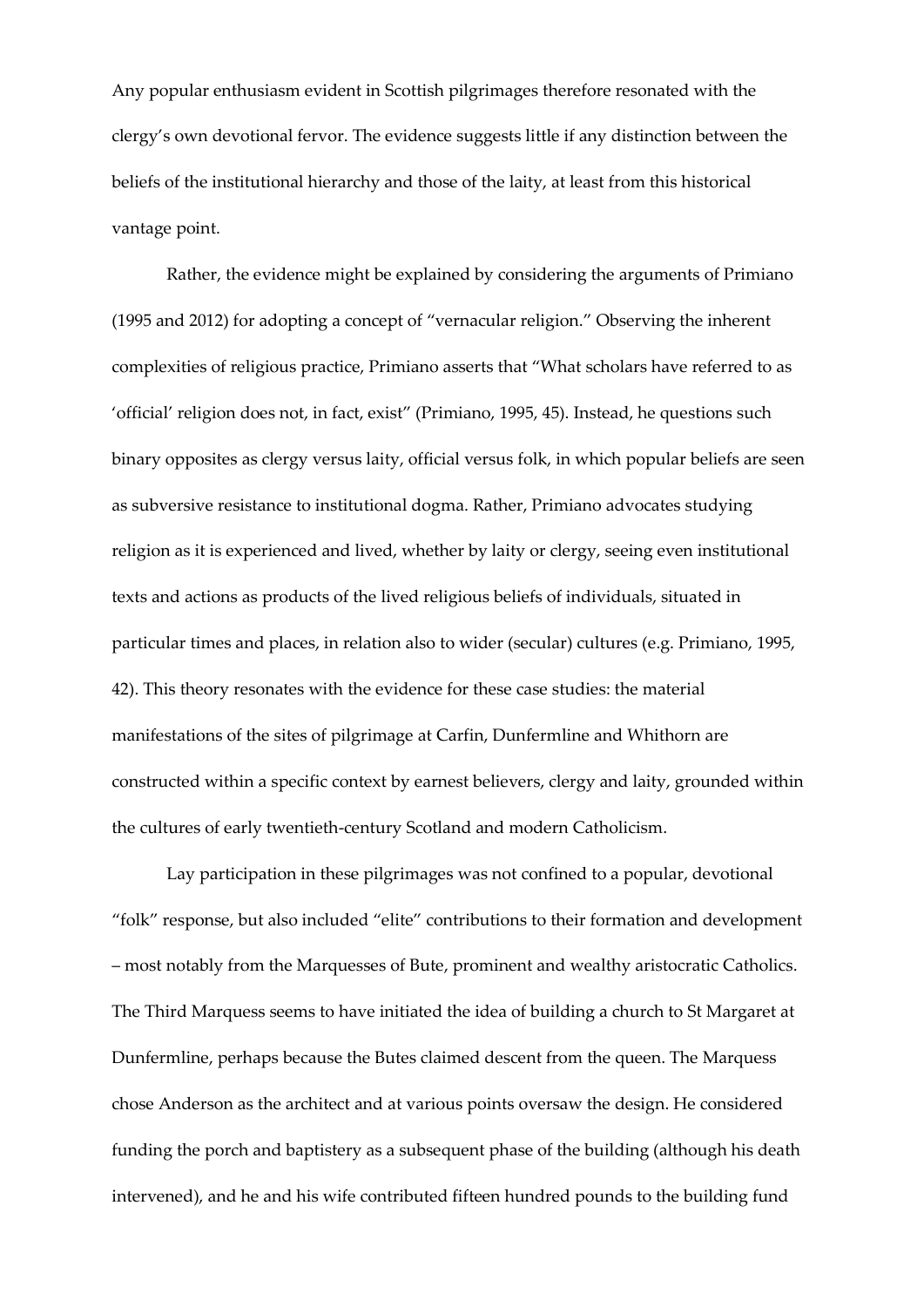(financial documents of 1894, SCA, DE/39/2 and 1903, SCA, ED/18/18/15). The largest lay donors here were the Smith Sligo family, prominent Catholics and patrons, who bought the site as well as contributing to the building (SCA, ED/18/18/15; Maguire, 1936, 52). The Third Marquess of Bute was also interested in Whithorn, sponsoring archaeological excavations at the Priory and acquiring land for the parish in the 1890s, stimulating the production of authentic historic artefacts around which new cultic practices could develop (Roberts, n.d., 7). His grandson, David Stuart, became involved in the post-war building project: he seems to have commissioned Spence's design himself, acting as intermediary between Spence and the diocese; he offered to make a "National appeal for a National Shrine of St Ninian," elicited funds from a family trust, and made his own donation (David Stuart to [William Mellon] (Bishop of Galloway), 27 September 1951; D. McCarthy to [Mellon], 22 October 1951; McCarthy to [Mellon], 10 February 1954; David Stuart to [Mellon], 1 September 1954: SCA, DG/54/2; Walker & Sharpe to Cornelius Burke, 21 November 1960, SCA, DG/54/10).

What seems evident in these shrines is a shared belief in the efficacy of certain visual and spatial forms or genres. If conflicting beliefs and practices did exist, the use of agreed forms adhering to genre could elide or even resolve those tensions, much as a ritual practice can unite its practitioners with a single "ritual commitment" while enabling multiple interpretations to coexist (Humphrey and Laidlaw, 1994, e.g. 5). This consensus allowed initiatives that conformed to expected conventions to gain endorsement and response at all levels, as Taylor inspired his parishioners to create Carfin's series of shrines and attracted vast pilgrimage crowds while largely achieving acceptance from the Church hierarchy. Consistent visual forms, found or created at a site, became efficacious in opening up spaces for the inhabitation of the sacred. At these points the saints became present and accessible in special ways, rehoused within the Scottish landscape and made available for intercession on behalf of individuals and the nation. These formal genres inspired pilgrimage because they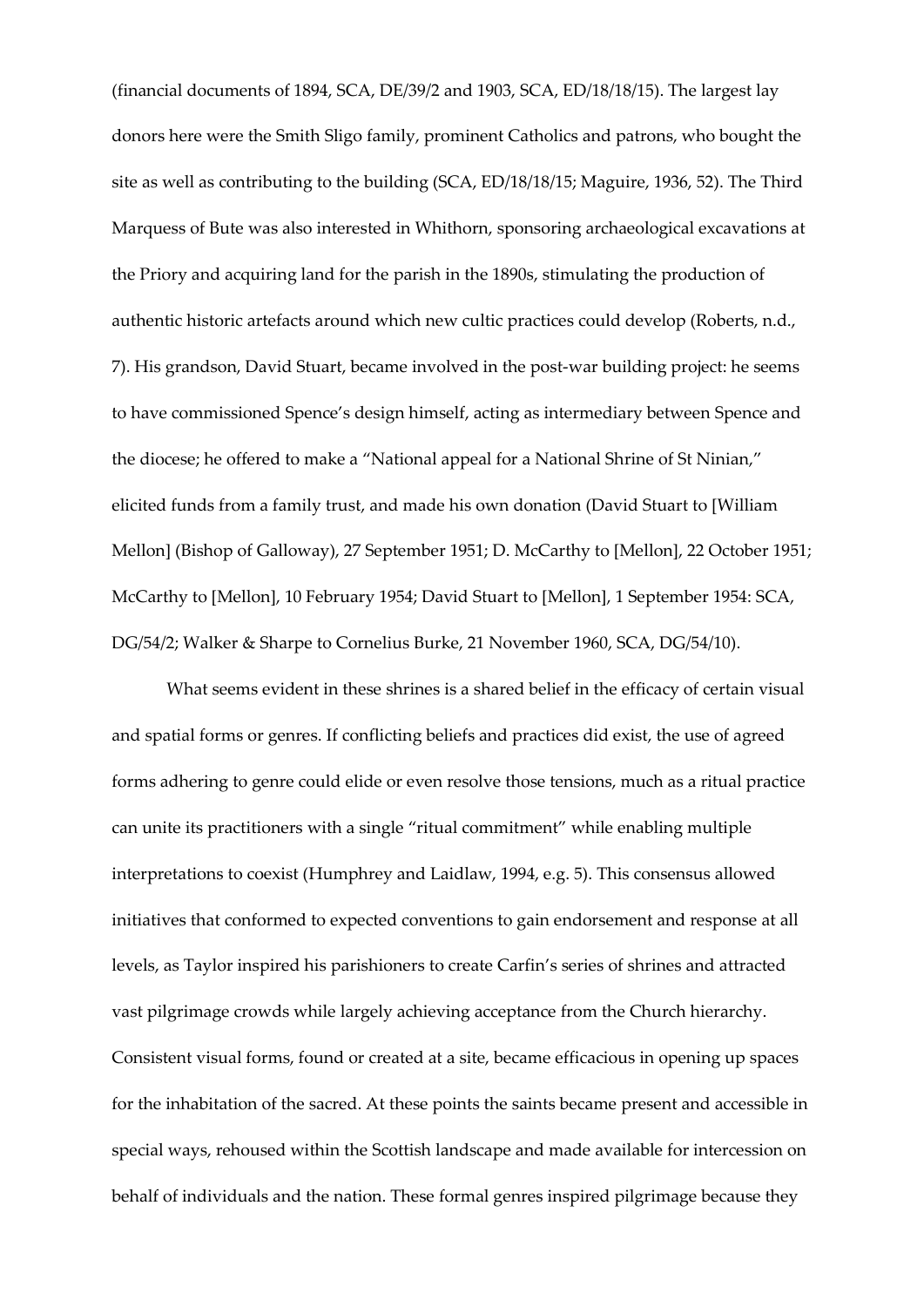were known and agreed to belong to that form of Catholic devotion, in which specific devotional activities took on heightened meanings in certain places; and they also arose from the specific context of twentieth-century Catholics in Scotland in which these beliefs were enacted.

#### **Visual Genres of Pilgrimage**

One architectural historical mode of analysis considers how building typologies, shared visual and spatial forms, can be identified and their intended meanings sought, and can contribute to an understanding of these sites. Applied to the visual culture of religion, this approach is also taken by David Morgan. He argues that modes of behavior in relation to images are elicited by cultural expectations associated with their adherence to rules of genre, and itemizes the different ways in which social consensus about the uses of images arises. ⦆The rules, implicit in a given genre of imagery and the occasion on which an image is viewed, stipulate conditions such as [...] what the viewer can expect from the act of seeing," he explains in *The Sacred Gaze* (Morgan, 2005, 3-4): ⦆Protocols also urge appropriate demeanor, gesture, and response among viewers." Bowman and Valk (2012, 8-9) note similarly the prevalence of genre in popular religious beliefs, applied by essays in their collection to shrine making and tales of miracles (Panchenko, 2012; Pócs, 2012).

Persistent visual, architectural and related narrative and devotional genres can therefore be identified in these three pilgrimage sites; their meanings and the sources of their efficacy can be analyzed. Some elements may be particular to British Catholicism (not just to that of Scotland); some also adhere to an international Roman Catholic visual language. Similar religious visual imagery proliferated, particularly from the late nineteenth-century onwards, in devotional literature, religious newspapers and magazines, generating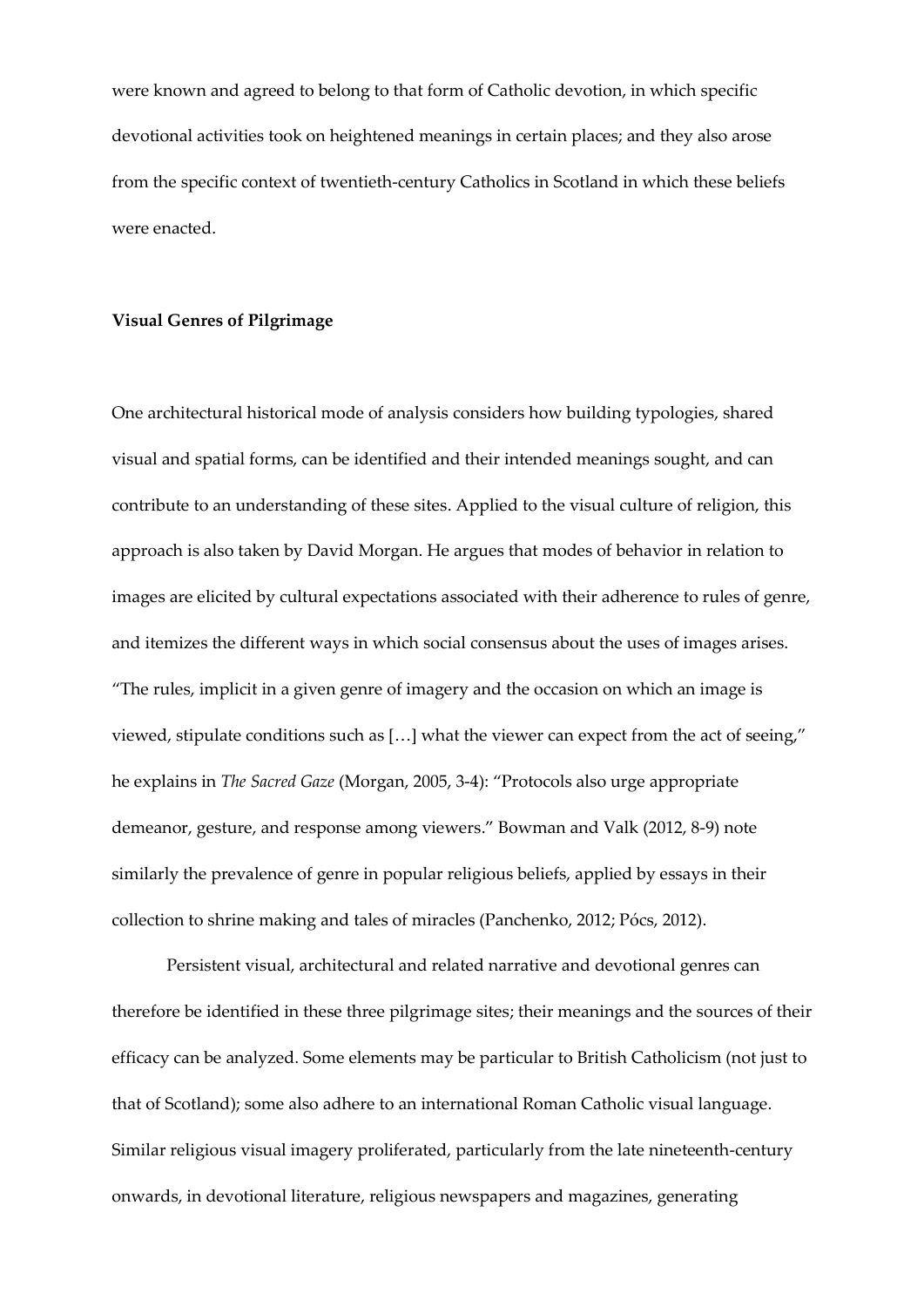"imagined communities" (Anderson, 1991) of Roman Catholics sharing a visual and cultural language. Other sources may include travel; catalogues of statues and devotional objects used by parish churches and the faithful; and institutional processes of defining fixed forms for orthodox imagery, such as those established by the Council of Trent. There are also resonances with aspects of secular culture in twentieth-century Scotland, as this was a period of increasingly strong national consciousness and identity, indeed of growing nationalism.

#### **Connecting to a Lost Catholic Past**

Firstly, there is a persistent interest in medieval ruins, and in the associated view of the Gothic as a national Catholic restoration, a well-understood aspect of Victorian Catholic church architecture with special resonances at pilgrimage sites. All but a few medieval sites in Britain were outside Catholic ownership, and often inaccessible for religious purposes, providing a poignant backdrop to pilgrimages at Dunfermline and Whithorn, as at Glastonbury and Walsingham (Mercer, 2012; Coleman, 2009, 24-25). British Catholic culture often dwelt on its lost inheritance, evoking the religious geography of medieval Catholic Britain, articulating a sense of alienation from the nation felt by often immigrant, poor and marginalized congregations. The Catholic past was irretrievable, marked as it was by the Reformation's caesura, sustained in Catholic culture through the cult of the Reformation martyrs. The Victorian hymn "Faith of Our Fathers" encapsulated this notion, defining physical sacrifice as necessary to return the nation to Catholicism. This hymn was a favorite at two of the pilgrimage sites - sung at the ruins of St Margaret's tomb at the first pilgrimage to Dunfermline in 1899 and in procession during the Catholic Young Men's Society pilgrimage to Whithorn in 1936, for example (SCA, GD/40/1; CYMS, 1936, 8, 14). In Scotland,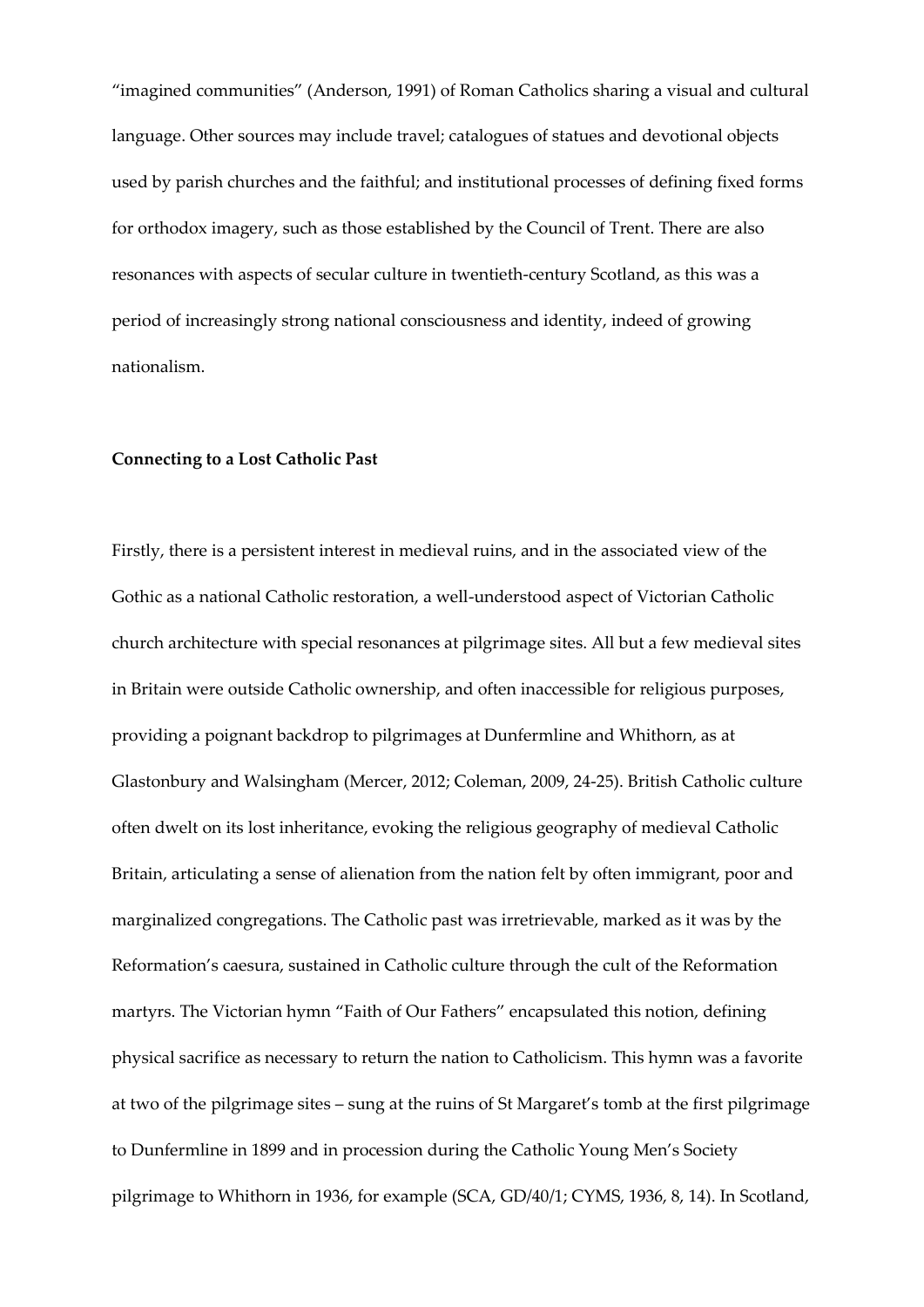as in England, devotion to pre-Reformation saints was encouraged by the hierarchy, concerned to emphasise Catholic continuity over the Irish immigration and identity that predominantly characterized British Catholicism (e.g. McCaffrey, 1978, 144); though "native" Gaelic Christianity was largely downplayed in favor of saints whose hagiographies expressed the ordering influence of Rome on Scotland (Burnett, 1998).

At Dunfermline, the pilgrimage could not use the twelfth-century Abbey nave. It was in the possession of the state, maintained as a historic monument along with the ruined Abbey and royal palace, while on the site of the choir was an early nineteenth-century Church of Scotland (Protestant) church. The first pilgrimage Mass in 1899 took place at a small convent chapel overlooking the Abbey grounds, but in its mid-twentieth-century form the pilgrimage gathering occurred first in and around the Catholic church (fig. 11), and then, as attendance grew to the tens of thousands, at the town's football stadium (Archbishop Andrew Joseph, letter to clergy, 25 June 1931, SCA, DE/32/3; "Annual Pilgrimage," 1961; souvenir calendar of St Margaret of Scotland Guild, 1950, SCA, GD/70/61). Every pilgrimage included a procession to the remains of the medieval shrine of St Margaret, a mere stone platform surrounded by railings, located behind the Church of Scotland building (fig. 12). The medieval site was thus the focus of the pilgrimage, but defined by the absence of the saint and the exclusion of the Catholic faithful. A relic of St Margaret, acquired at the Escorial in Spain in the mid-nineteenth century by Bishop James Gillis, was kept in a Gothic revival reliquary at the convent of St Margaret in Edinburgh, and was taken from Edinburgh to Dunfermline to be carried in the procession in a symbolic revisiting of the saint to the shrine from which she and the faithful were exiled.

The site for Anderson's church was described in parish literature as a former possession of the Abbey, symbolically connecting it to the medieval Catholic past (*St Margaret's, Dunfermline, 1946, 11). The design of the church is, however, illogical: its style of*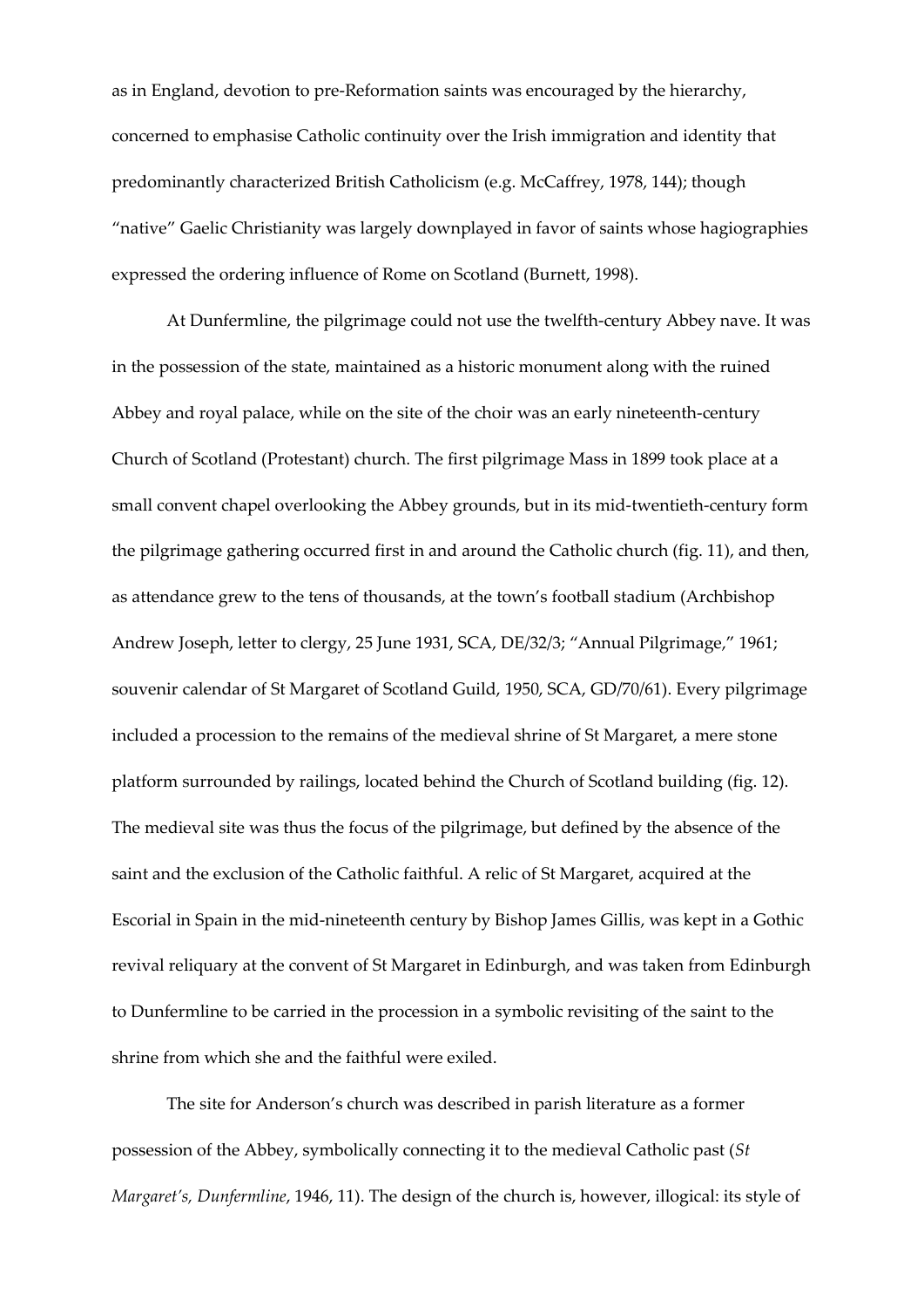Romanesque is later than that of the surviving Abbey nave, perhaps so as not to attempt to rival it, implying a church that medieval builders might have constructed in St Margaret's honor; though she was not declared a saint until the thirteenth century. The round tower that Anderson proposed implies an earlier Celtic presence (fig. 13). Perhaps, if there was any reasoning beyond picturesque associations, the building evoked the merging of Celtic and Roman Christianity attributed to Margaret's reform of Scottish religion, much discussed in later Catholic publications (e.g. Kerr, 1930, 20-23; "Dunfermline Pilgrimage," 1953) emphasizing, therefore, the Roman Catholicism of Scottish medieval Christianity. Fairlie and Lorimer's sanctuary repeated the combined associations - Romanesque arches and statues hinted at Celtic design, while polychrome marble floors and walls were markedly Italianate.

At Whithorn, literature and sermons on St Ninian described him as a missionary sent from Rome to introduce Roman rule to his fellow Celtic Christians, and this may have been why his cult was favored by Scottish Catholics to the relative neglect of St Columba. The legend of Ninian's diversion to visit St Martin (included in the parish's dedication), and of his transportation of white stone and a style of building from St Martin's abbey at Marmoutier to create the "Candida Casa" at Whithorn, said to lie under the ruined priory's foundations, reinforced the international associations of the pre-Reformation Church in Scotland. This emphasis Burnett sees as imposed by the clergy and Catholic historians via the Catholic Truth Society on Scottish Catholicism (1998, 179-180), and was perhaps meant to counter the widespread appropriation of Ninian and many Celtic saints as representatives of a primitive Protestant Christianity in many Church of Scotland church dedications (McKerlie, 1936, 3-7). When Archbishop Gray of St Andrews and Edinburgh preached at the pilgrimage in 1954 (sermon at SCA, DE/161/70, 8), he emphasized the continuity of contemporary Roman Catholicism with Ninian's Christianity: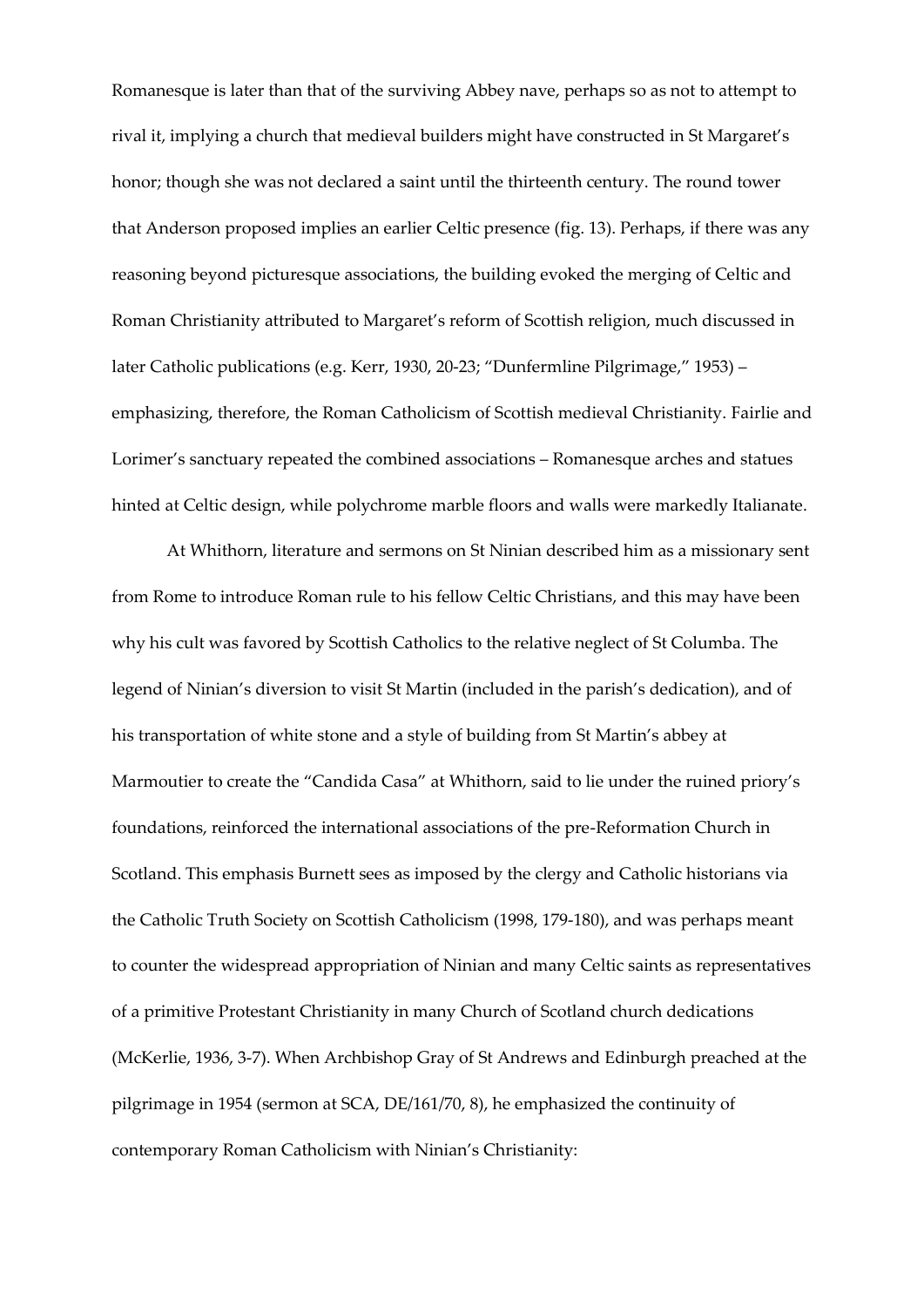What is important to us is this - that Ninian who first brought the pure unadulterated teaching of Christ to our shores, who is recognised by *all* today as having done so, went to Rome for the Truth and came back to teach it with the authority and at the command of the then reigning Pope. What is important to us is that he brought with him the same Mass at which we assist today, outlawed indeed at the Reformation, yet midst danger and peril, in secret hiding, offered continually throughout the penal days until our own time. [...] Strathclyde in the fourth and fifth centuries was in many respects not unlike this same territory today. It had then as today the Truth but for the most part incomplete. Ninian gave it the whole Truth.

The conversion of Scotland to Catholicism was explicitly articulated as a return to a pre-Reformation state: "Let this country know that your Faith is not something foreign," Gray continued. "It is the Faith of Ninian in the fourth century. [...] Of Robert the Bruce who bore Our Lady's image on his sword and came here on pilgrimage" (SCA,  $DE/161/70$ , 8). As at Dunfermline and Glastonbury, the medieval priory ruins could be visited but not used for worship, and were listed on pilgrimage itineraries as an optional activity separate from the ceremonies. The Catholic consciousness of a fractured nation was therefore heightened through the presence of the unusable ruins lacking any sign of the historic shrine and its treasury of royal pilgrimage gifts described in histories of the site.

The pilgrimage gathered at first at the seafront cave reputed to have been Ninian's first chapel, and then in 1960 at the new parish church of Saints Martin and Ninian. Goodhart-Rendel's first design for this building in 1955 was approximately early Gothic in style (drawing of 23 November 1955 at SCA, DG/73/173/2), unadorned for economy but imposing (fig. 14), to the extent that the local authority's planning advisor Richard E. Moira criticized it as 'absolutely out of scale' with the street (letter to county architect, R. M. Clive, undated [1957], SCA, DG/54/5/12). As far as Goodhart-Rendel could achieve on the modest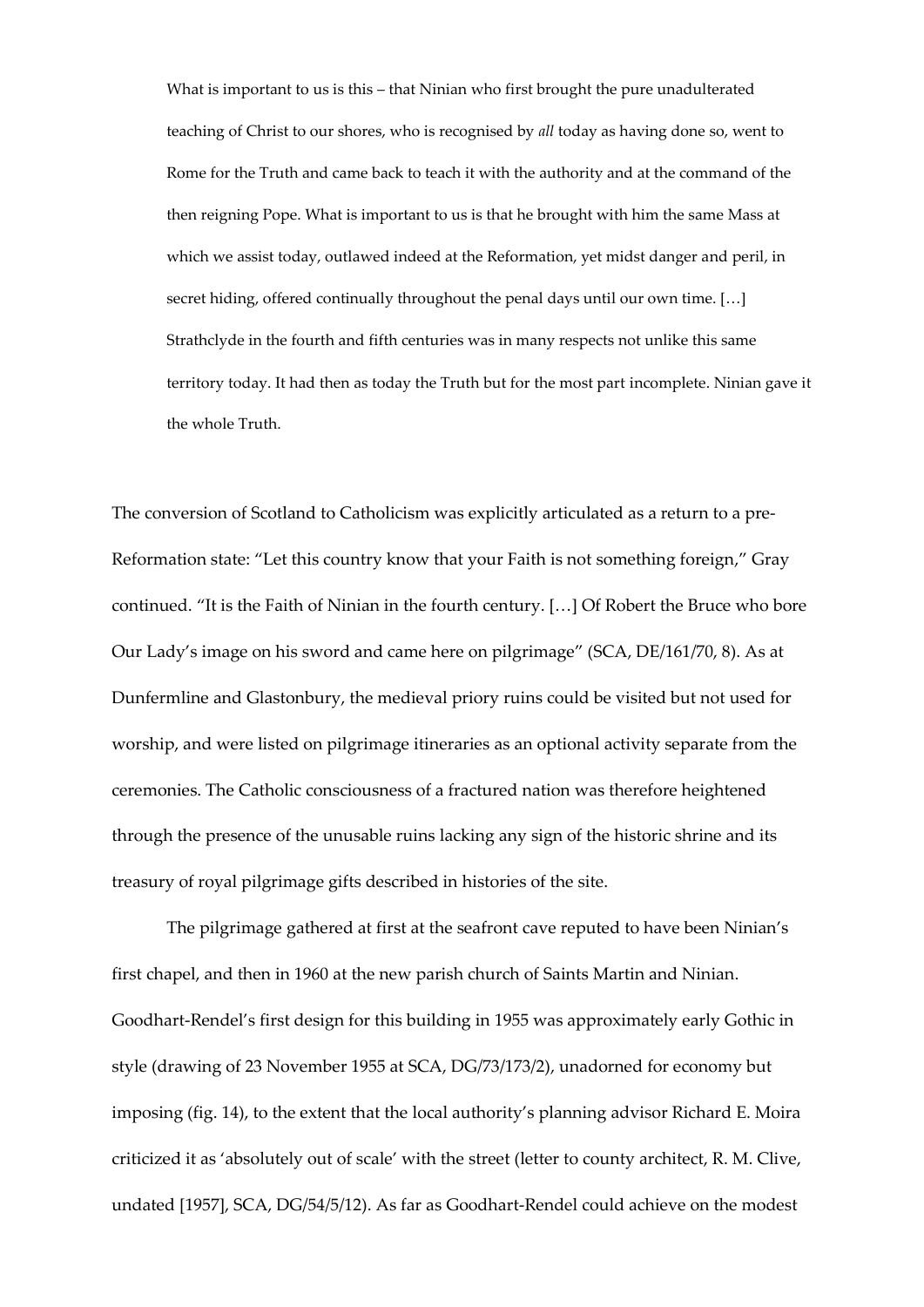budget, it was a landmark asserting a Catholic presence in the town, though medieval more in approach than style: "I have wanted to make the church a monument simple and grave," he wrote to McGee (21 December 1955, SCA, DG/54/2), "with only such stylism about it as comes naturally when building with solid materials," including granite, "and avoiding all delicate labours." He also suggested an affinity with seventeenth and eighteenth century Scottish churches, then favored by architect Ian Lindsay and Catholic historian Peter Anson, involved with the Catholic church of St Finnan, Invergarry in that style (Watters, 2016, 23-24; Ross, 1978, 46-47). As in Anderson's design, there was more romanticism than reason about Goodhart-Rendel's church for Whithorn, unless it was meant to suggest what might have been built as the town's parish church had the Reformation never happened, as the architect hinted (letter to County Clerk, 8 August 1957, SCA, DG/54/5/15). Greatly simplified in execution, however, the completed building looked less Gothic and more domestic (closer to Lindsay's approach) – a counterpoint to the vanished marvels of the priory, which can only have heightened the sense of loss of the nation's Catholic past - all the more so as the pilgrimage gathered outdoors around the altar built outside the rear wall of the sanctuary.

Carfin had no ruins, but it did have Gothic dreams: Fairlie's giant votive church design adopted the architect's favored Scottish Gothic (fig. 15). Its proposed dedication to the modern devotions of Our Lady of Lourdes and St Thérèse of Lisieux hardly relate to the historic style, except for the fact that Lourdes had a similar dream church in romantic Gothic, the nineteenth-century Basilica of the Immaculate Conception built over the grotto by Hippolyte Durand. The designs are different (Lourdes is light and vertical, Carfin squat and square), but if one also considers the lower and later Rosary Basilica at Lourdes of around 1900, the assemblage of spaces in both is similar. Fairlie's broad forecourt is Romanesque (fig. 16), resembling the esplanade arches at Lourdes. His tall entrance arch was evidently intended for outdoor ceremonies such as Benediction overlooking the crowds,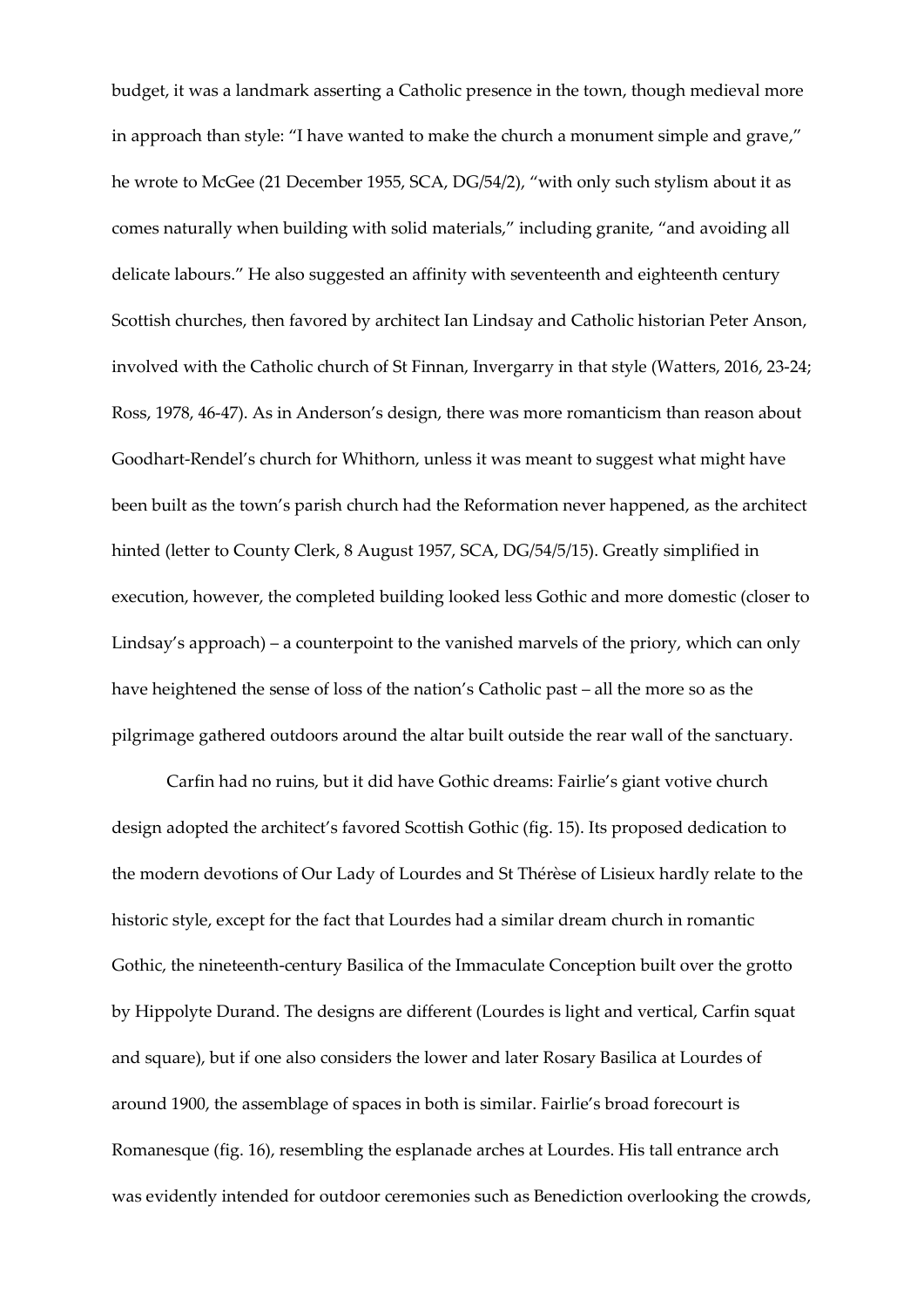like a unified and heightened version of the centrally-arched facades of the superimposed Lourdes churches (and similar to that at the Basilica at Lisieux, designed a year or two later (Basciano, 2018)). The medieval Scottish style was relevant to Carfin, as Taylor frequently asserted parallels with pre-Reformation practice. His collection of relics and their use during ceremonies was, he wrote, "an aspect of the Grotto's work which is of immense interest because it restores to Scotland a form of devotion which has been forgotten among Catholics in Scotland since the fury of the Reformation" ([Taylor], 1962, 28); and he often asserted that Carfin's devotions aimed to convert Scotland to Catholicism ([Taylor], 1947). Indeed dramatic conversions of Protestants were a much-publicized feature of the shrine.

All three sites therefore co-opted the medieval, present in the ruins and revived in medieval styles, as a mechanism for reviving the lost Roman Catholic faith of the Scottish people. Glastonbury again provides an interesting parallel: Mercer interprets the use of the Victorian Benedictine Abbey Church at Downside for the pilgrimage starting point as a demonstration of how Glastonbury's ruined Abbey had been recreated by modern English Catholics (Mercer, 2012, 98); and these three Scottish sites demonstrate a similar mentality. Through ritual action, including processional movement around or past the medieval fragment, the acknowledgement of the presence of saints restored them to the contemporary world as participants in the lives of the pilgrims and the Church. The work of imagining, commissioning, designing and raising funds for ambitious churches promoted the restoration of Catholicism to Scotland through forms expressing continuity with the medieval world. The huge numbers that came on pilgrimages to the shrines provided proof of the efficacy of these sites in bringing about this Catholic restoration, and the ambitious scale of the church designs, all beyond their parishes' means, addressed a national audience and envisaged an optimistic future for Scottish Catholicism.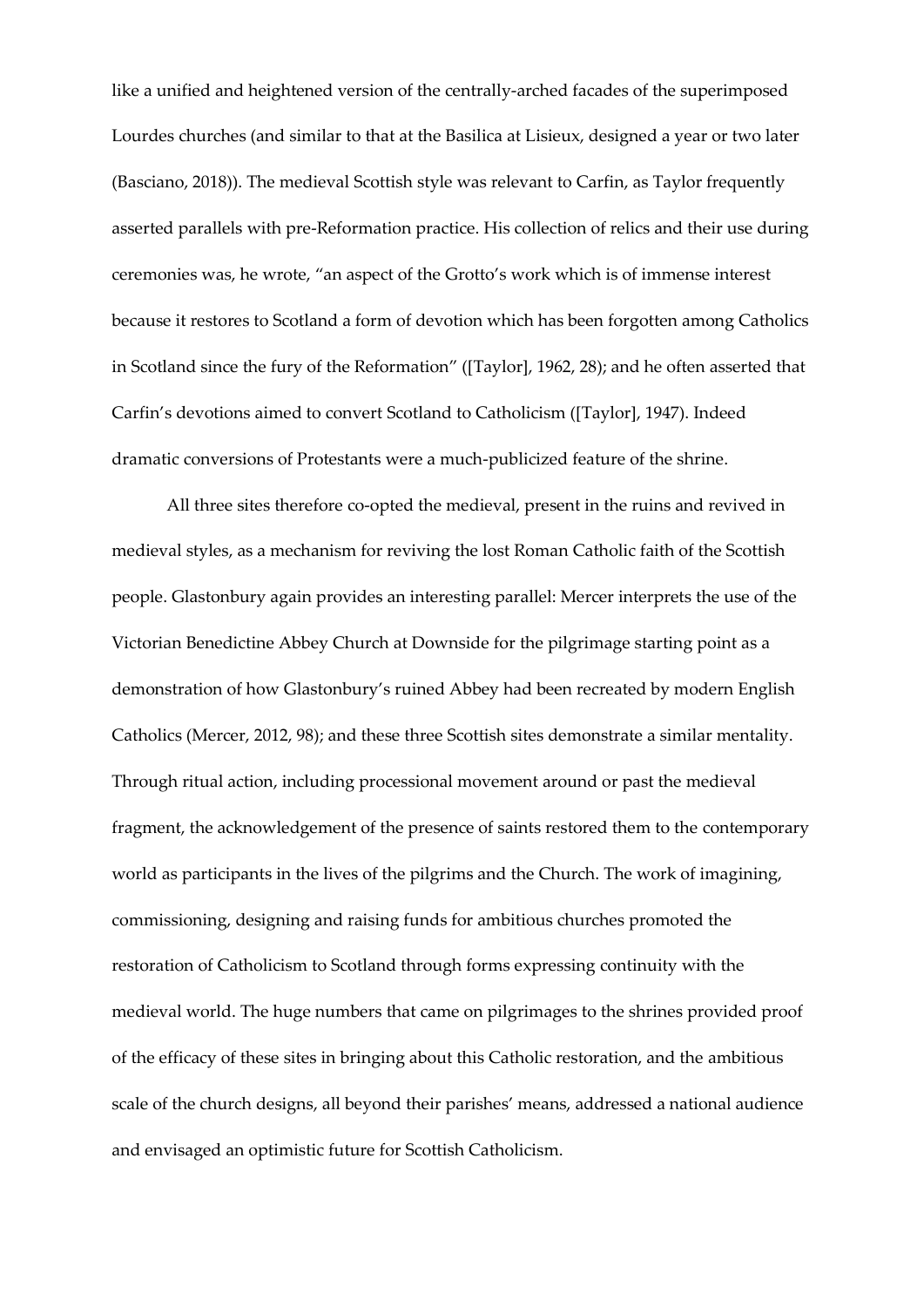#### **The Sacred in the Scottish Landscape**

Another visual and spatial genre common to all three sites is the cave or grotto. The cave is evocative of Celtic folklore, of the Romantic landscape of Ossian's tales, besides those of more classical European myths. Modern pilgrimage borrowed this genre form from sites of tourist travel, notably Fingal's Cave (and the natural wonder of the cave and its heroic or oracular associations has a similar romantic and picturesque origin to the taste for ruins). Yet if these allusions were present in the Catholic imagination, they were not articulated as such. At Whithorn (far from the Western Isles) it was simply the legend that St Ninian had used the cave as a private chapel that attracted the pilgrims; crosses carved on its walls were thought to be medieval, confirming the presence of earlier pilgrims (Roberts, n.d., 5; letter of McGee to clergy, 20 July 1955, SCA, DG/6/13/11). At Dunfermline, a cave was reputed to have been St Margaret's place of retreat and private prayer. Though the interior was inaccessible to the pilgrim crowds, its overgrown entrance in the side of the river bank was a focal point for devotion. The town council proposed in 1961 to build a car park that, by flattening the topography, would bury this entrance; even though access to the cave interior was to be maintained by building a tunnel from street level, Archbishop Gray promoted the pilgrimage as demonstrating Catholic attachment to the site in protest at the council's plans ("Archbishop Gray's Letter," 1961, 52). The visual form of the cave entrance, rather than the cave interior, was the important devotional feature for this pilgrimage, as it suggested the presence of the saint in the natural landscape.

Basil Spence's design for the church at Whithorn translated St Ninian's cave into architectural terms: "I believe it is only right and proper that a fitting shrine to St. Ninian should be built with the correct background to the saint," he wrote to Bishop McGee (5 February 1954, SCA, DG/52/2); "that is, a church that reminds pilgrims of St. Ninian's first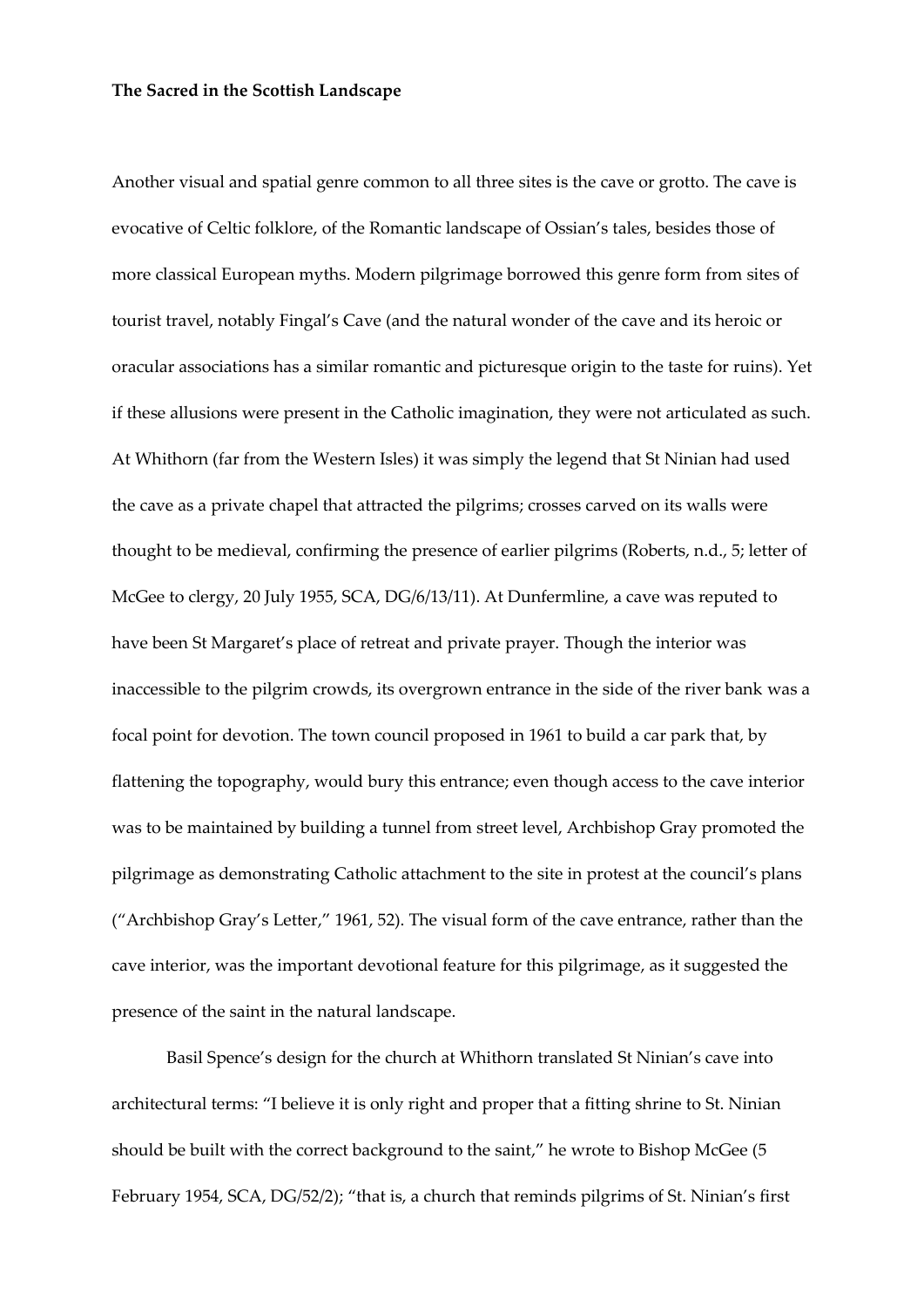church which was a cave, and that the forecourt should be cobbled with stones brought from that section of the beach in front of St. Ninian's cave." Its rounded shape, angled slot windows to cast hidden light forward, and stone-clad surfaces (including much granite) suggested a cave-like interior. Spence indicated a range of artworks (drawings of 1951, SCA,  $74/175/1$ ) – a tapestry reredos, sculptures over the side altars, a standing figure of the saint in front of the entrance screen, a tympanum mosaic or sculpture over the entrance, suggestive of the rich devotional visual culture of a shrine. The style of church as well as its suggested decoration was uncompromisingly modernist in its questioning of received visual, typological and stylistic, conventions, and McGee, who had inherited the design from his predecessor Bishop William Mellon, abandoned it for this reason (letter to clergy, 3 February 1956, SCA, DG/54/3). He approached Goodhart-Rendel because he wanted "a building of a more conservative type and more in harmony with the surroundings," one that was "unmistakably a church" (McGee to Goodhart-Rendel, undated, SCA, DG/54/2). The visual genre of the cave was appropriate for the actual cave as pilgrimage destination, but could not be abstracted into unfamiliar terms and did not need to be transposed to the church as well.

At Carfin, however, the creation of a cave for the Lourdes grotto where none existed before was seen as efficacious in converting the landscape to be inhabited by the sacred, in contrast to the reawakening of a spiritual heritage within the existing landscape at Dunfermline and Whithorn. Each reworking of the grotto made it larger and deeper and more like the cave in the Massabielle hill where the Virgin appeared to Bernadette. This visual replication of the Lourdes cave was common in the late nineteenth and early twentieth centuries. At Notre Dame, Indiana it was the most important of several nineteenth-century replica shrines including the Portiuncula chapel and Holy House of Loreto. The American grotto, like Carfin's, was rebuilt on a larger and more realistic scale at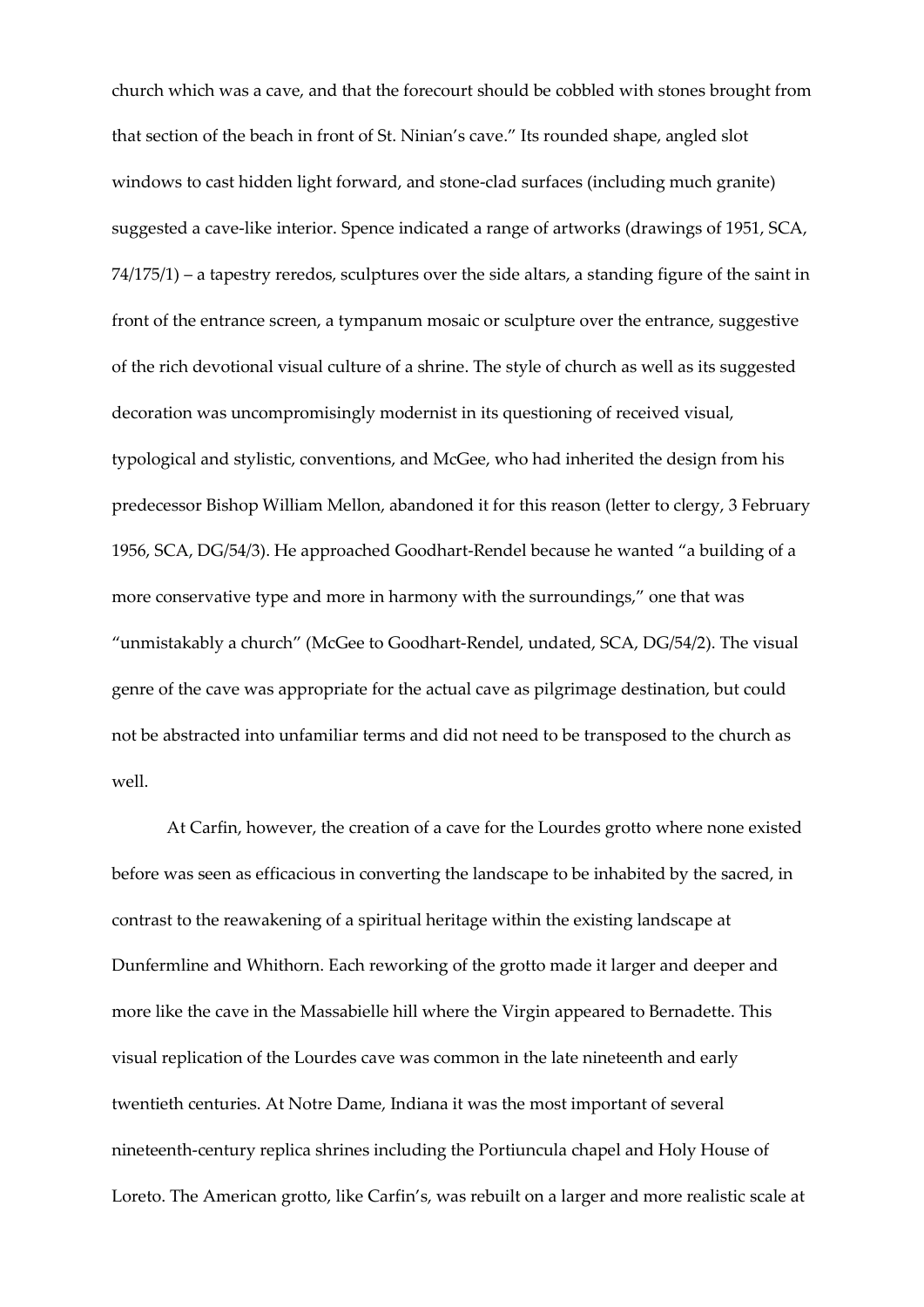the end of the century, and consequently the college became an important regional pilgrimage destination (McDannell, 1995, 155-158). Most influential on Carfin was the replica Lourdes grotto at Oostacker in Belgium, where, he pointed out, prayers to the Virgin at an artificial spring prompted healing miracles (Taylor, 1938, 2; Taylor, 1954, 6). The replica cave had as much spiritual power as the original: imitation did not dilute the authenticity of the shrine but brought its presence to a new site (McDannell, 1995, 160-162; Davies, 2013). Yet it still heightened the presence of the saint at a particular site: in the perception of the pilgrims, and of Taylor, the graces of the Virgin came especially freely and effectively through the Carfin cave, the "Scottish Lourdes." In part, this was because it was seeded through an authentic addition, the incorporation of a stone from the Lourdes grotto into the shrine (Taylor, n.d.).

Unlike the shrines at Notre Dame, the grotto at Carfin was not designed by an architect, but, according to Taylor, was made by the town's coal miners during the strikes of the 1920s. The story of a hundred unemployed male manual laborers working to erect a shrine for the Virgin, though undoubtedly true, gains the force and poetic power of myth in Taylor's words, emphasized by several posed photographs that seem intended to demonstrate the events, perhaps for use as lantern slides in his talks (fig. 17). This narrative associated the digging of the site with the local mining, translating this physical action into an excavation and throwing up of earth for sacred purposes. Later the miners also excavated the lake and sunken garden. The visual appearance of the grotto was acclaimed as the almost miraculous result of spontaneous, divinely-inspired labor; and perhaps that is how it felt for those who participated in its creation. Manual work was thus represented as a primal and spiritual act that could be directed to reveal the sacred. Taylor's use of the local striking labor also co-opted contemporary British political arguments that redundant labor should be put to work on schemes of national infrastructure such as roads (Lloyd George, 1929),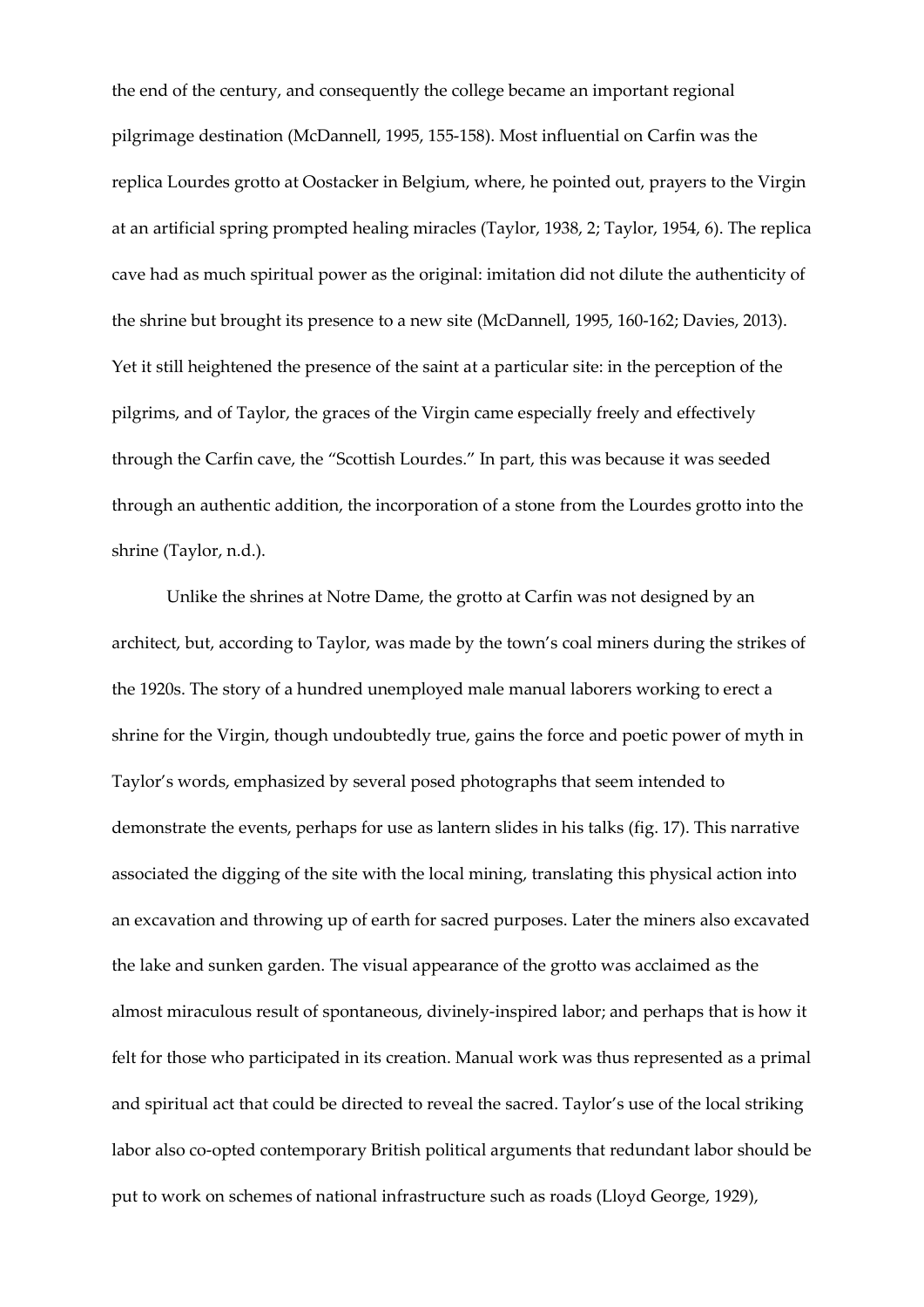converting the idea into a national religious plan apparently embraced by the workers themselves.

Yet there is evidence that the grotto and the other rocky cave-like shrines around it  $$ the Bethlehem cave, the Portiuncula, the water garden, St Thérèse's promontory - were more carefully orchestrated than Taylor's narratives imply. For example, in 1925 Taylor issued a printed invitation card for an event to parishioners who had helped build the shrine, suggesting his close involvement and motivation of their work (SFX). Careful study of the shrines reveals that they were not roughly built: their rocky appearance belies their processes of construction. Well-built brick and stone buildings were faced with a crazypaving veneer of flat stone pieces intended to look rough and grotto-like (fig. 18), while several structures, including the Bethlehem cave, have façades of cement molded to a rocky form (fig. 19). There was therefore an architectural, design intent: the shrines were made to look rough, visually communicating the idea that they were built by the hands of the faithful as a manifestation of devotion.

The idea of the visual genre provides further ways of understanding this apparent rusticity: it is a designed aesthetic of cave-like spaces, made to look natural; on one hand an architecture of the garden grotto with a much longer history (going back to the Renaissance and beyond), but more immediately with similarities to shrines Taylor knew. Numerous souvenir postcard books in the Carfin archive show how Taylor collected visual imagery associated with sacred landscapes and man-made places. Inevitably these include many images of Lourdes (which by the 1920s had accumulated numerous additional statues around the site), Lisieux (which had an outdoor Way of the Cross), Oostacker, the Holy Land, and the craggy grove where the apparitions occurred at Fatima. Most similar to Carfin is a series of outdoor statues and shrines in a fold-out picture book from the convent at Arenberg near Koblenz in Germany, all made to look rocky like those at Carfin, and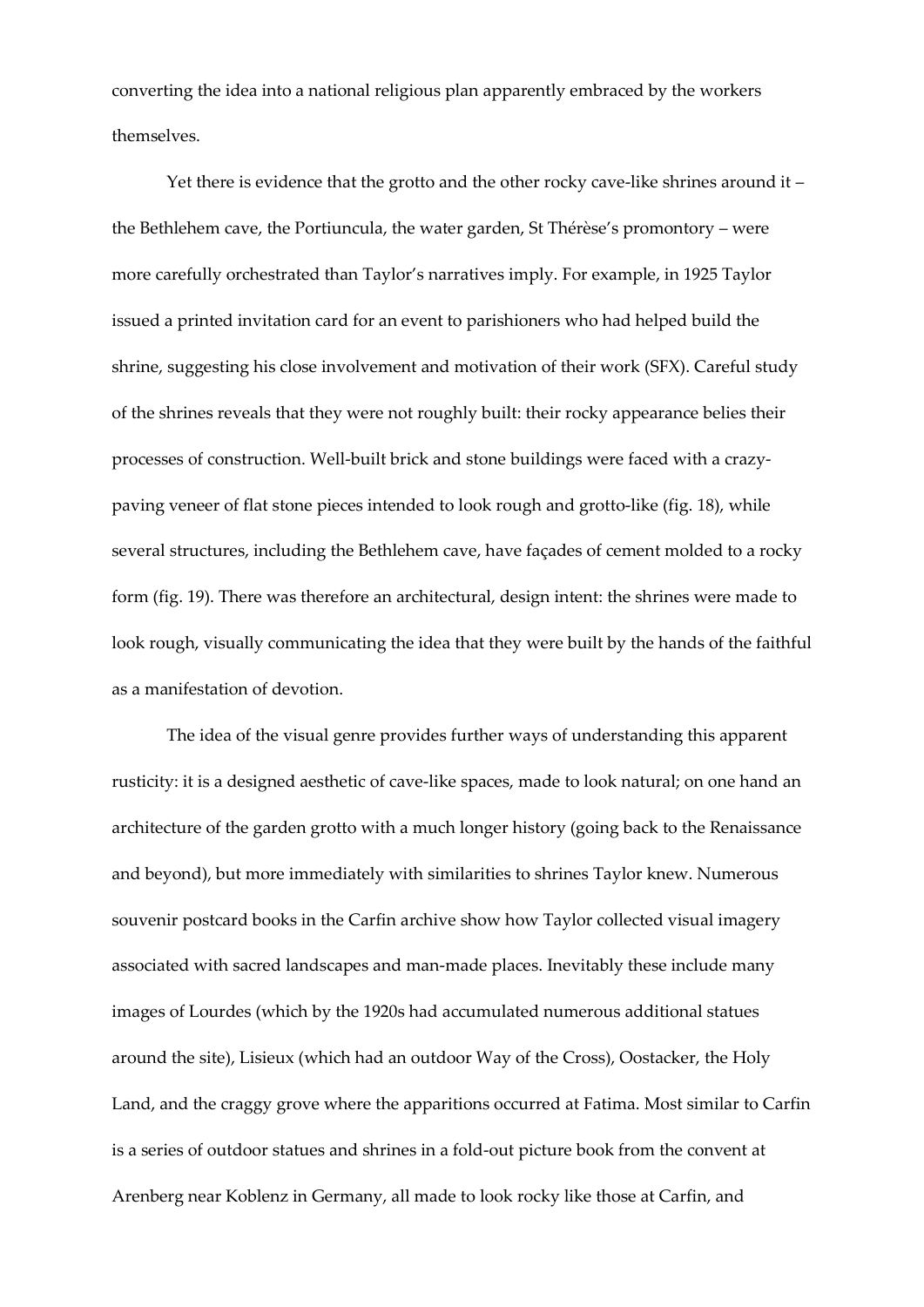including a Lourdes grotto, scenes from the life of the Virgin, and a cave of St Francis (fig. 20) (*Album von Arenberg*, n.d.). The parish priest of the church of St Nicholas at Arenberg, Johann Baptist Krauss, had created a garden of lifelike grotto scenes on a hillside in the mid nineteenth century, attracting a Dominican convent to help transform the site into a pilgrimage destination (Busch, 1983), and it seems no coincidence that the visual and spatial appearances are so similar.

Taylor directed his parishioners into producing spaces of familiar forms, forms in which the sacred was already known to become accessible through their efficacy elsewhere. The parishioners cooperated because Taylor's vision of a sacred landscape was more widely held and understood. Once this landscape was constructed (and despite its very obvious constructed nature), they discovered the sacred in their own creation. Whether found or created, therefore, caves had a particular potency in Scottish Catholic culture, as they did internationally, but perhaps with the special purpose here of enabling the world of heaven to appear in the temporal sphere where the faithful gathered to seek it, through openings in the Scottish landscape.

#### **Open Spaces; Objects; Artistic Excellence**

Other common visual and spatial features of these pilgrimages can be dealt with more briefly. All involved outdoor gatherings, and the crowd assembled in the open air to see Mass or Benediction became an expected feature of twentieth-century Scottish pilgrimages. In part this was due to the extraordinary numbers of pilgrims attending, but it was also desired and designed for. Open-air ceremonies were a vital aspect of the pilgrimage at Lourdes, undoubtedly the principal model. At Whithorn, the outdoor altar was part of the brief for the church, present in Goodhart-Rendel's first design, which positioned the church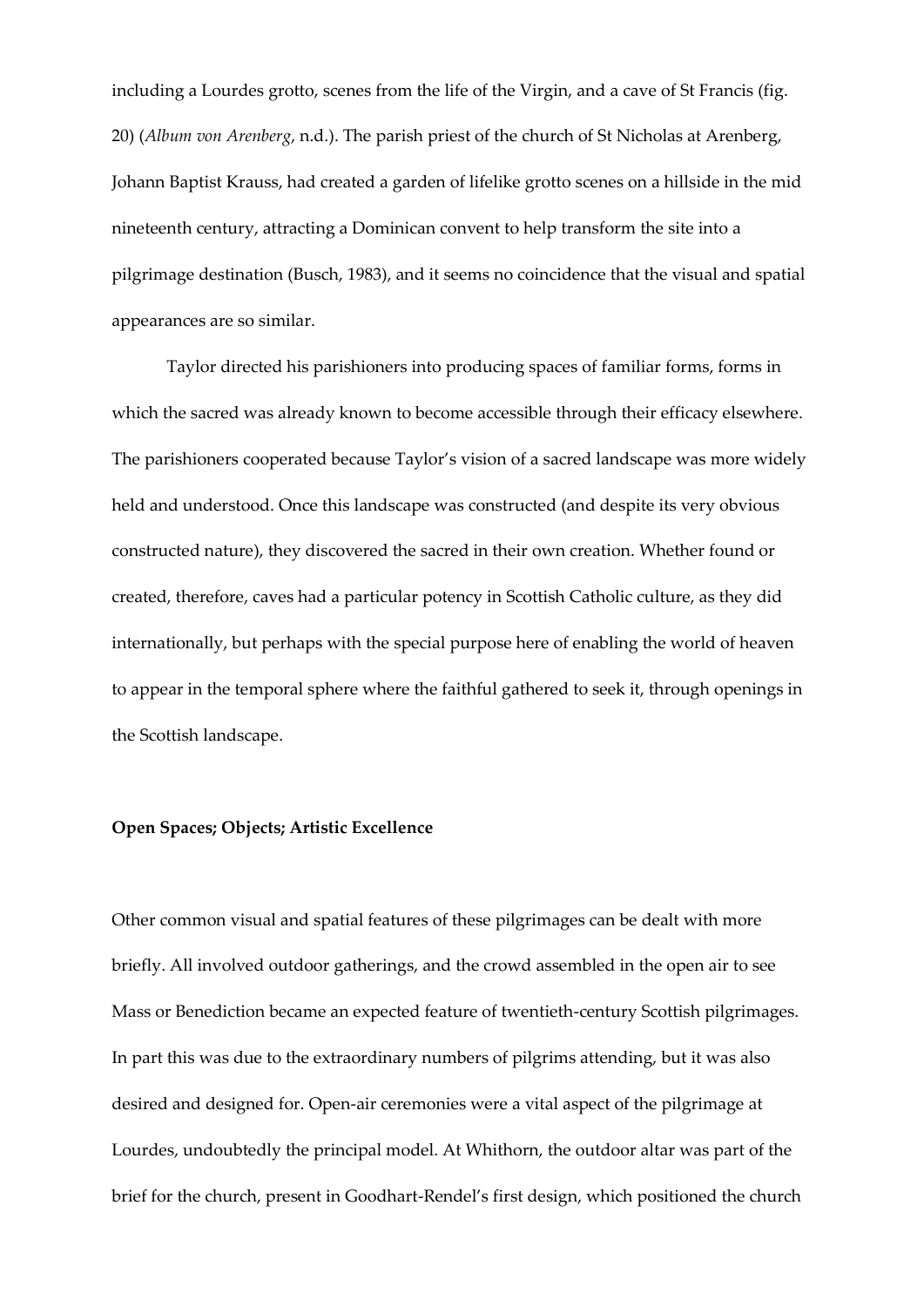at the top of the sloping garden. Whether or not this was inspired by the similar external altar on the sanctuary wall of Le Corbusier's pilgrimage church at Ronchamp is unknown, but certainly possible, a comparison that suggests a wider international Catholic culture of outdoor gatherings as a type of worship with special resonances. At Carfin, broad, stepped precincts were designed for the ever-increasing crowds to observe and participate in the ceremonies, and allowed theatrical pageants and processions to gain in dramatic potential, closely imitating the events and spaces of the esplanade at Lourdes. The weather was a frequent topic of discussion in the clergy's articulation of pilgrimage, as it must have been for pilgrims: its inclemency increased pilgrims' exertions and thus the merit of the pilgrimage in McGee's discussion of Whithorn, and its miraculous benevolence at Carfin proved to Taylor the approbation of the Little Flower. The heavens became metaphysically as well as literally part of the pilgrim experience.

But for twentieth-century Scottish Catholics, the outdoor gathering had further meanings. It increased the sense of exile and lack of shelter of the kind that the medieval Church had formerly provided. For the Irish, always a large proportion of pilgrims (especially at Carfin and Dunfermline), it evoked the Mass rock and the endurance of worship during periods of persecution; Carfin's shrine of St Patrick even included a "Mass rock" sent from Ireland by a donor - whether a real one or merely a stone for that purpose is not known, but thus it was named. The external setting emphasized the vulnerability of the pilgrim Catholic in a land that was politically and spiritually hostile. Protestant objections to Catholic processions at Carfin were the catalyst for the final stages of legal emancipation and the attainment of equal rights to public religious practice (McGhee, 1965); consciousness of Catholics' status in a non-Catholic society was therefore especially pertinent there. The procession echoed  $-$  and sacralized  $-$  a broader secular culture of urban processions, including those of the trade unions to which the striking miners subscribed, and must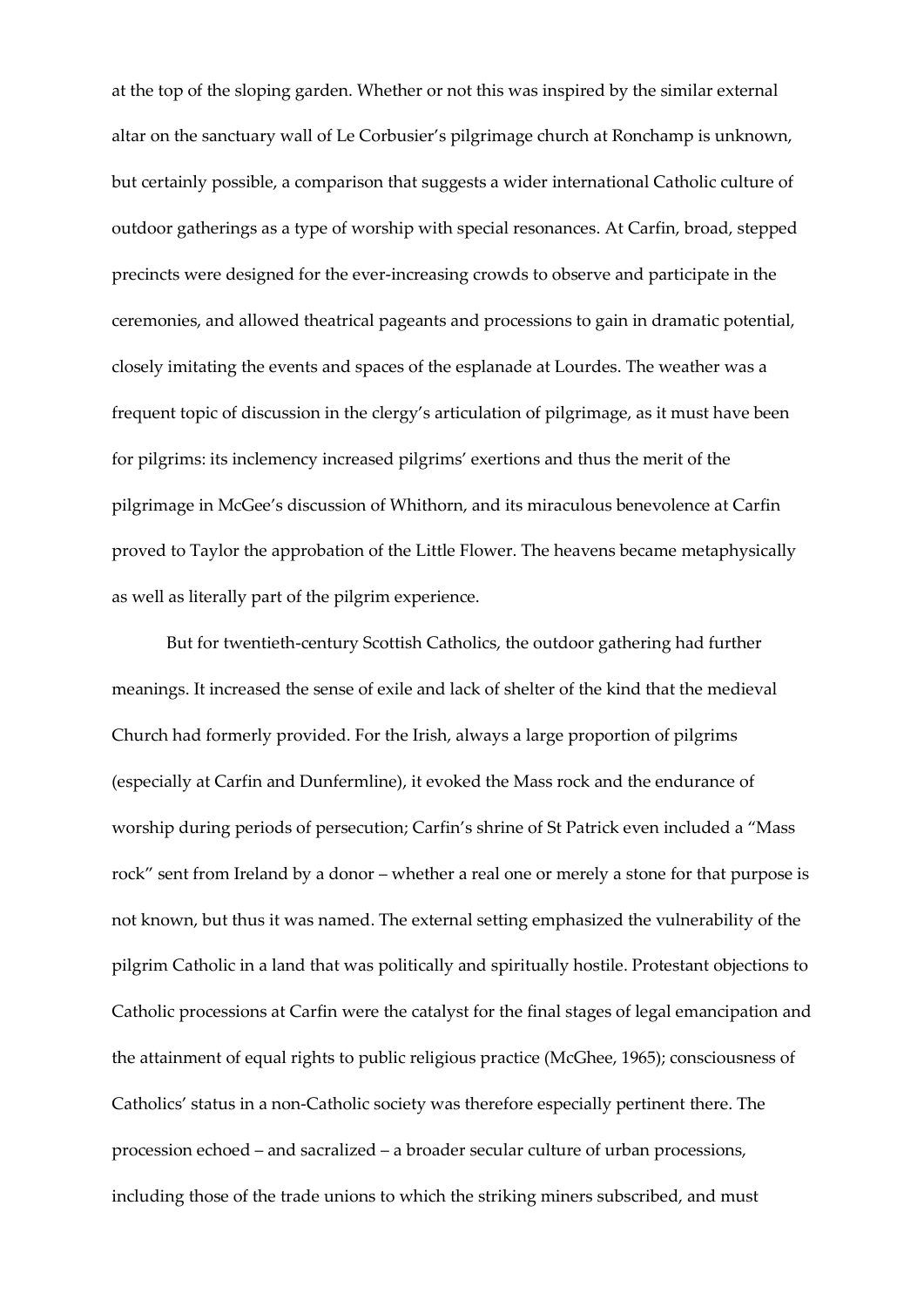especially be seen as a Catholic reaction to Orange Order marches - Protestant, Masonic in style and supporting British union over national identities – which appeared to claim the city as their right (O'Leary, 2012). The outdoor gathering made demonstrations of identity and devotion public, a statement of Catholic solidarity and confidence to outsiders.

On pilgrimages at Dunfermline and Carfin, sacred objects also played a crucial role: the reliquary of St Margaret brought the presence of the saint amongst the faithful (fig. 21) (and was finally acquired by the parish to be housed in the church in 2008). At Carfin, in particular, relics, reliquaries and other sacred objects abounded, housed for admiration and devotion at the "All Saints" chapel and carried in procession. Taylor acquired a huge array of relics, and placed many of them in reliquaries made for him by G. Dupont of Bruges. Some, like Dunfermline's, were medieval in style, as if in anticipation of the future church; others, like that of St Thérèse, were distinctively modern. Relics, including secondary objects such as the Lourdes stone, had a synecdochic function in the Catholic visual culture of pilgrimage: fragments of sacred bodies and places, they nevertheless captured the whole spiritual presence of those bodies and places at the shrine. As with shrine replication, the relic magnified and disseminated saintly presence rather than diluting or fragmenting it, and provided a focus of devotion with the strongest promise of efficacy.

More prominent than the reliquaries, however, was Carfin's processional monstrance, treated like a reliquary for Christ's body in the Eucharistic sacrament (fig. 22). Unusual in style and iconography, with the host placed at the center of a victorious Christ on the cross and some Celtic elements in its design, it was funded with parishioners' donated jewelry, a story Taylor told as if it occurred in the same spontaneous fashion as the miners' labors. He sought these contributions himself: weekly parish notices about the monstrance, presumably announced at Sunday services, were briefly recorded in his log book ("The Carfin Notice Book," 1933-1939), including entries such as "Monstrance: £230 in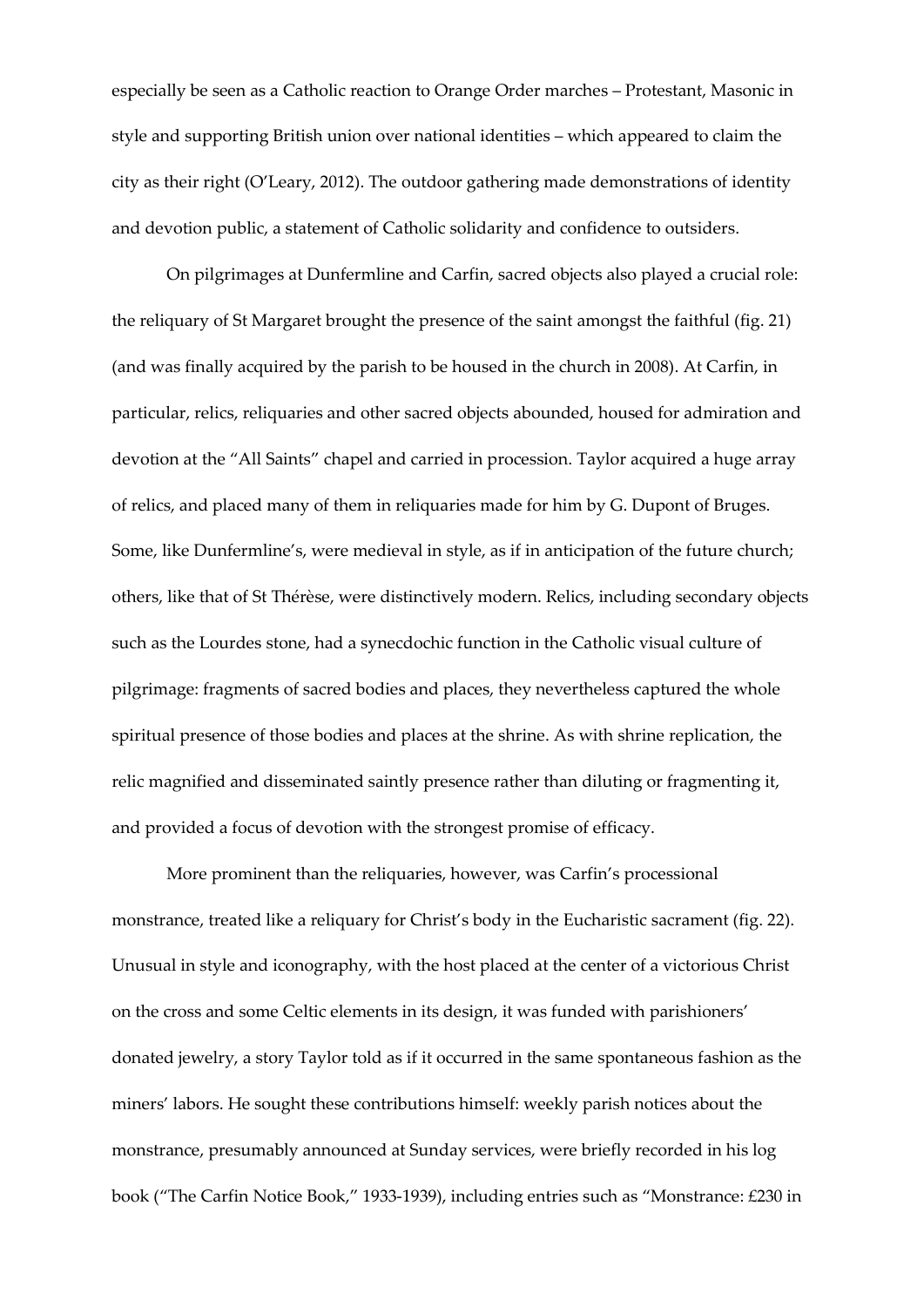hand: gold lunette" (28 May 1933) and "Monstrance. Gold watches pl[ease]" (2 July 1933). Taylor's story of this process, as with that of the miners' excavations, makes clear the constructed nature of the container that houses the sacred presence.

Discussing the monstrance and the elaborate canopy designed to be carried over it, Taylor indicates another pilgrimage genre that seems significant at all three shrines, though more a narrative genre than a visual one: the insistence on the important artistic status of the shrine according to external canons of taste. The canopy was designed by Dupont but made by his assistant, a 19-year-old apprentice: Dupont "saw immediately that God had sent him a genius," reported Taylor ([Taylor], n.d. [c. 1935]); it was made in "only eight months," though it had taken twelve to design and should have taken years; "The whole is a masterpiece of delicate open work carving." Most of the shrine's statues, meanwhile, were of Carrara marble, and that of St Francis (by Dupont's cousin M. A. Dupont, a noted sculptor), was, he said, "pronounced by experts to be, from an artistic point of view, the masterpiece of the Grotto;" though he also called the statue of Our Lady Star of the Sea a "masterpiece, entirely original" (Taylor, n.d.; Taylor 1938, 20). Such language can be found in French devotional literature present at Carfin, echoing the hyperbolic guidebook language of art galleries or department stores: a booklet describing a room of relics of St Thérèse at Lisieux, for example, draws attention to a painting, "A striking portrait of the Blessed One, masterpiece of the painter Roybet," whose qualities include a penetrating gaze that follows the viewer (*La Salle des Reliques*, n.d.). Why such insistence on a secular artistic quality should have been so prominent is difficult to interpret; perhaps, as artists of high caliber were thought most able to translate underlying reality into visual representation, attributing artistic quality to an object claimed a greater transparency to the sacred presence within it (see also Morgan, 2009, 54-57, discussing the statue of Our Lady of Fatima).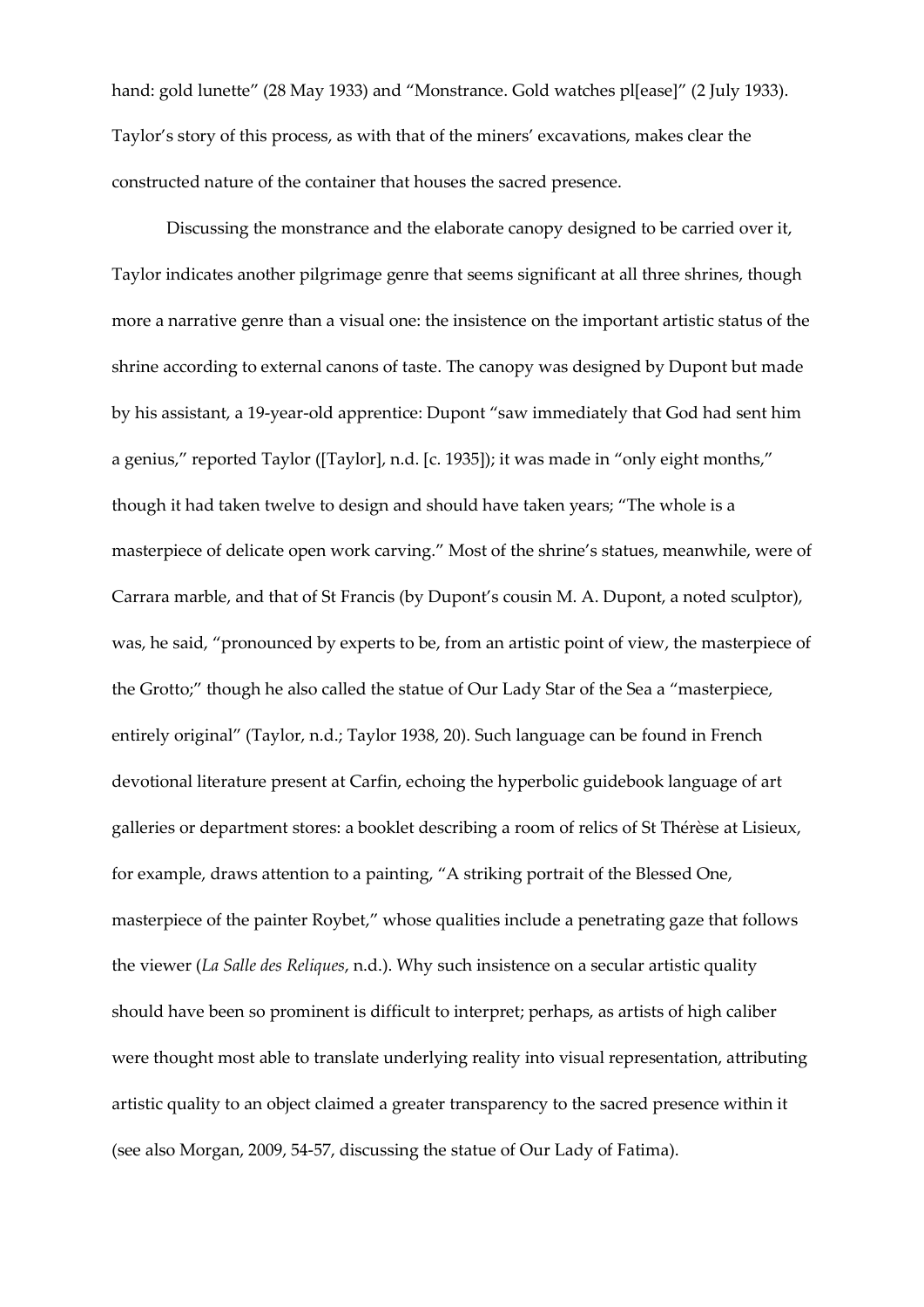This desire for artistic quality also applied to architecture. Fairlie was an obvious choice as an architect of Roman Catholic churches across Scotland in the period (though Taylor alluded to his broader renown as "the distinguished Edinburgh architect") (Taylor, 1938, 12). Yet the choices of Anderson at Dunfermline, Spence and, to a lesser extent, Goodhart-Rendel at Whithorn, suggest an anxiety to commission architects of repute more than religion or familiarity. Anderson had built very little for Catholic projects before Dunfermline, and was better known as an architect of Episcopalian churches; his connection was the Marquess of Bute, since Anderson was the architect of his house, Mount Stuart ("[Sir] Robert Rowand Anderson," n.d.). The later Marquess was also likely to have been the connection to the non-Catholic Spence, just then at the height of his national fame after winning the Anglican Coventry Cathedral competition. While the move to Goodhart-Rendel represented a preference for both a Catholic and a conservative architect, it was also a choice of a well-regarded London designer, a former president of the Royal Institute of British Architects (Powers, 1987). When Catholic clergy chose non-Catholics for cathedral projects, such as at Liverpool and Clifton in the post-war period, it suggested a desire to demonstrate to the secular world a level of status achieved by the Catholic community, conveyed through the medium of taste (Proctor, 2014, 52, 123-125). A similar principle likely operated in these pilgrimage sites. In Galloway, McGee argued in favor of building a church despite the cost "not simply as a matter of supplying the needs of the Catholic community of Whithorn but as one involving the prestige of the Catholic Church in this Diocese and, indeed, in Scotland" (letter to clergy, 3 February 1956, SCA, DG/54/3). The pilgrimage church, like the cathedral, was deemed too special to be given to an ordinary church architect with whom a diocese was already familiar; it had to be the work of an architect with a reputation beyond Catholicism and the humdrum world of the jobbing diocesan architect, deemed thereby to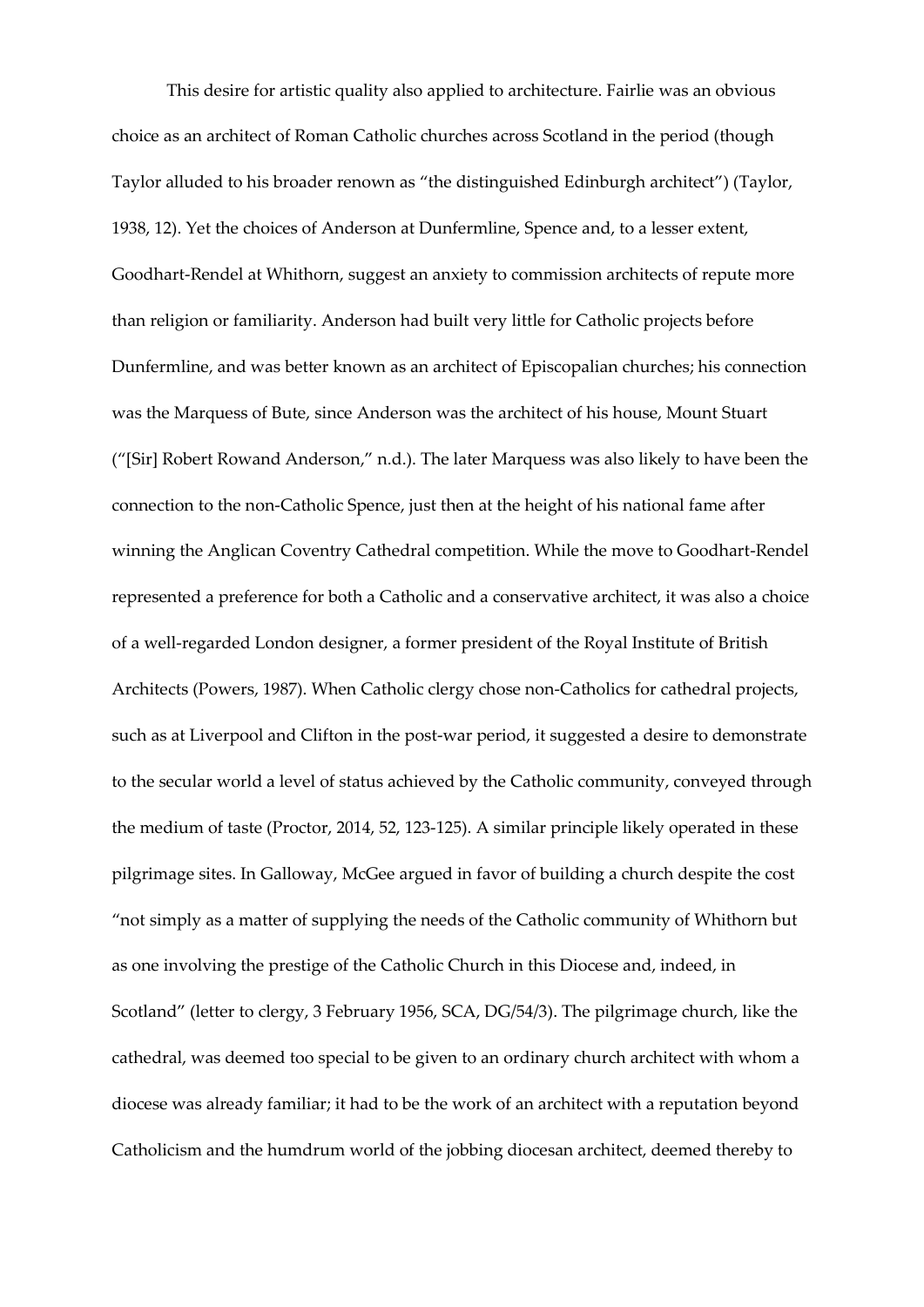have a higher artistic ability, and therefore able to create a transcendent space in which the sacred could be felt.

#### **Conclusion: The Religious Politics of Pilgrimage**

The work of art and the relic are perhaps less consistent genres at these Scottish sites than the other, more important features of pilgrimage: the outdoor gathering (expected even in Taylor's vast church project); the cave; and the medievalizing dream church, often juxtaposed with the medieval ruin. These features are consistent across the three sites, although the pilgrimages were of two distinct characters. The pre-Reformation revivals at Dunfermline and Whithorn and the international devotional campaigns at Carfin aimed to remake Scotland as a new Catholic country. Part of the work of achieving this broad and ambitious aim was to return the old saints to their places in the landscape, and to construct new places for the saints of the universal Church to inhabit and communicate with the faithful. The production of familiar visual and spatial forms, with broadly agreed religious efficacy, resonating also with contemporary secular culture, quelled any appearance of tensions or anxieties over these representations within the Catholic community. At the same time these pilgrimages and their material culture proposed a particular view of Scotland as a nation bound to Rome through ancient ties, and indeed to contemporary Catholic Europe through transnational mobilities and allegiances. Together the clergy and the laity constructed this new religious landscape, and activated it through participation in rituals of pilgrimage.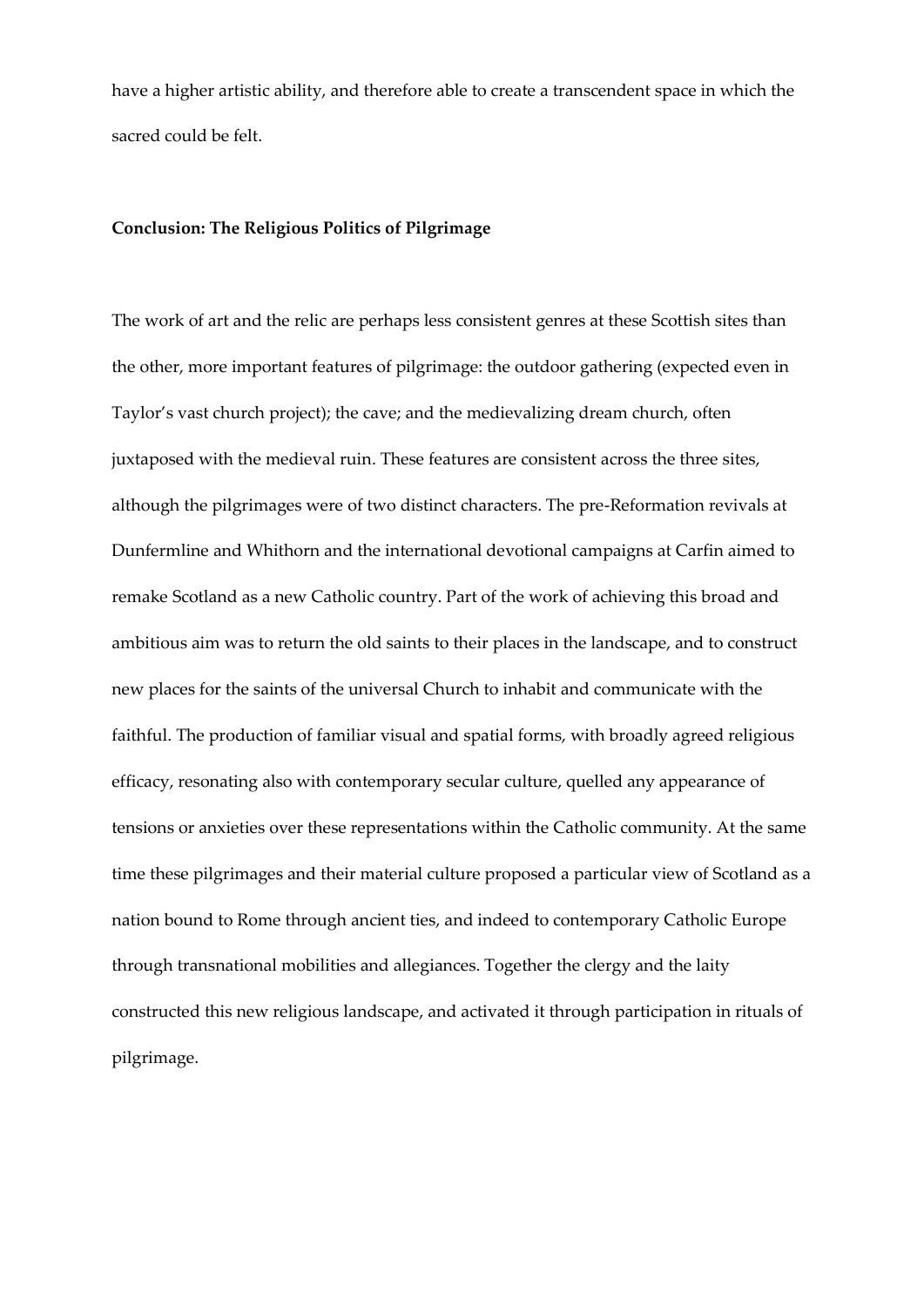#### **References**

*Album von Arenberg*. n.d. n.pub. (SFX)

- Anderson, Benedict. 1991. *Imagined Communities: Reflections on the Origin and Spread of Nationalism*. London: Verso.
- "Annual Pilgrimage to Dunfermline." 1961. In The St Andrew Annual: The Catholic Church in *Scotland*, edited by David McRoberts, 66-67. Glasgow: John S. Burns & Sons.
- ARCAG (Archives of the Roman Catholic Archdiocese of Glasgow), unpublished archival records.
- "Archbishop Gray's Letter on the Cave of St Margaret at Dunfermline." 1961. In The St *Andrew Annual: The Catholic Church in Scotland*, edited by David McRoberts, 52. Glasgow: John S. Burns & Sons.
- Basciano, Jessica. 2018. "Sisterly Love in Lisieux: Building the Basilica of Sainte-Thérèse." In *Modern Architecture and Religious Communities, 1850-1970: Building the Kingdom*, edited by Ayla Lepine and Kate Jordan, 15-29. Abingdon: Routledge.
- Bowman, Marion. 2015. "Railways, Rivalry and the Revival of Pilgrimage in Glastonbury, 1895 and 1897." In *Religion, Culture, Society 2: Yearbook of the MTA-SZTE Research Group for the Study of Religious Culture, edited by Gábor Barna and Orsolya* Gyöngyössy, 168-190. Szeged: MTA-SZTE Research Group for the Study of Religious Culture.
- Bowman, Marion and Ülo Valk. 2012. "Introduction: Vernacular Religion, Generic Expressions and the Dynamics of Belief." In Vernacular Religion in Everyday Life: *Expressions of Belief, edited by Marion Bowman and Ülo Valk, 1-19. Sheffield:* Equinox, 2012.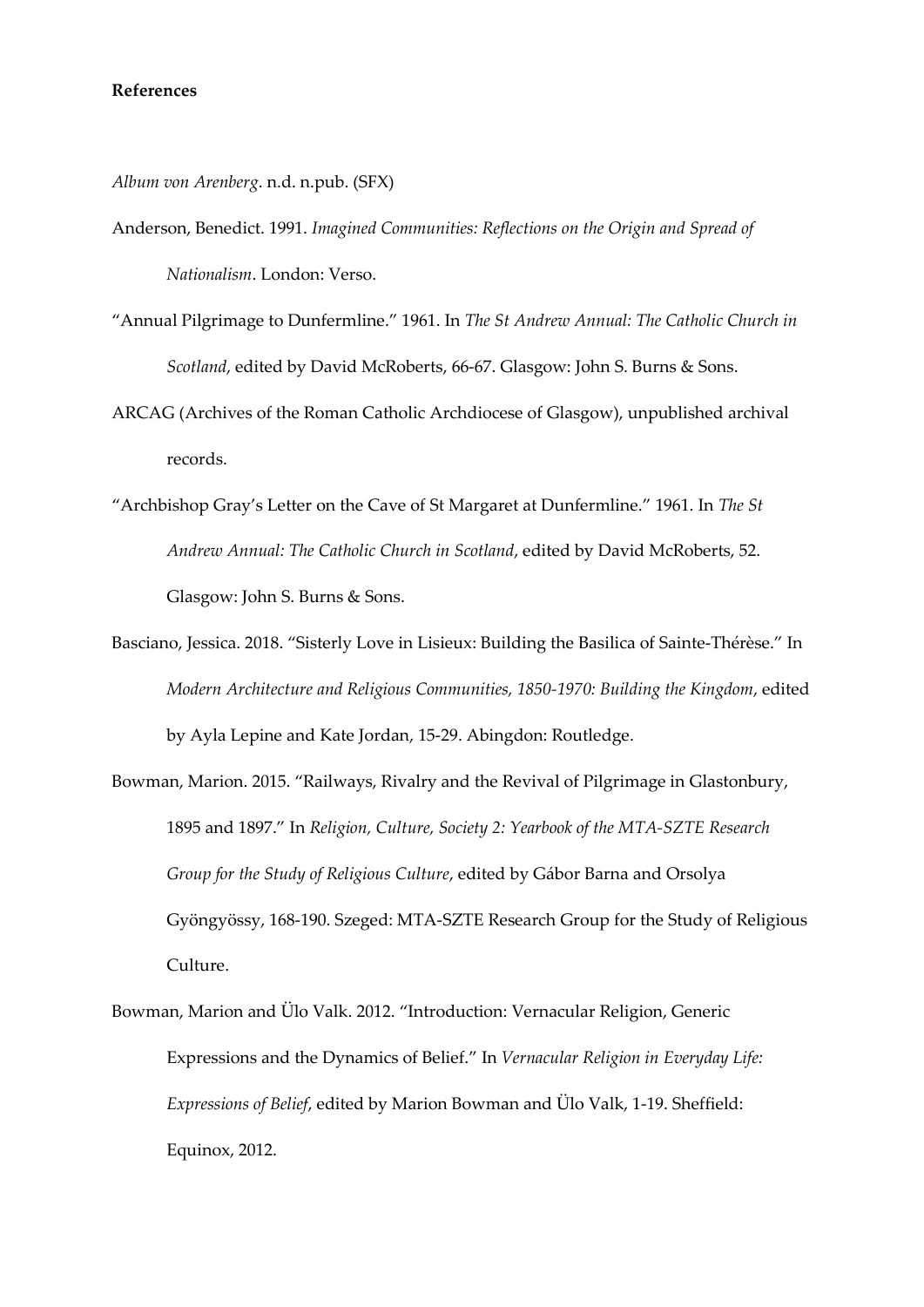Burnett, Ray. 1998. "'The Long Nineteenth Century:' Scotland's Catholic Gaidhealtachd." In *Out of the Ghetto? The Catholic Community in Modern Scotland*, edited by Raymond Boyle and Peter Lynch, 163-192. Edinburgh: John Donald.

Busch, Silvia Maria. 1983. "Die 'Heiligen Orte' zu Arenberg. Eine Wallfahrtsanlage der katholischen Spätromantik im Rheinland und Johann Baptist Kraus' Idee der Gralsarchitektur." Accessed 16 October 2016. http://www.arenberg-info.de/htm/H-Orte.htm

"Cardinal Bourne in Scotland". 1924. Tablet. 26 July.

*Catholic Directory for the Clergy and Laity of Scotland; St Margaret's, Dunfermline.* 1946. n.pub.

- Coleman, Simon. 2004. "Pilgrimage to 'England's Nazareth': Landscapes of Myth and Memory at Walsingham." In Intersecting Journeys: The Anthropology of Pilgrimage and *Tourism*, edited by Ellen Badone and Sharon R. Roseman, 52-67. Urbana and Chicago: University of Illinois Press.
- Coleman, Simon. 2009. "Mary on the Margins? The Modulation of Marian Imagery in Place, Memory, and Performance." In *Moved by Mary: The Power of Pilgrimage in the Modern World*, edited by Anna-Karina Hermkens, Willy Jansen and Catrien Notermans, 17- 32. Farnham: Ashgate.
- CYMS (Catholic Young Men's Society). 1936. Pilgrimage to Whithorn in Honour of St Ninian on *Sunday, 28th June 1936. Official Programme*. n.pub. (SCA, DG/84/3).

Davies, Paul. 2013. "Likeness in Italian Renaissance Pilgrimage Architecture." In *Architecture and Pilgrimage, 1000-1500: Southern Europe and Beyond*, edited by Paul Davies, Deborah Howard and Wendy Pullan, 187-211. Farnham: Ashgate.

"Dunfermline Pilgrimage: Where Scotland's Personality Comes From." 1953. The Mercat *Cross: Scottish Catholic Monthly*, June.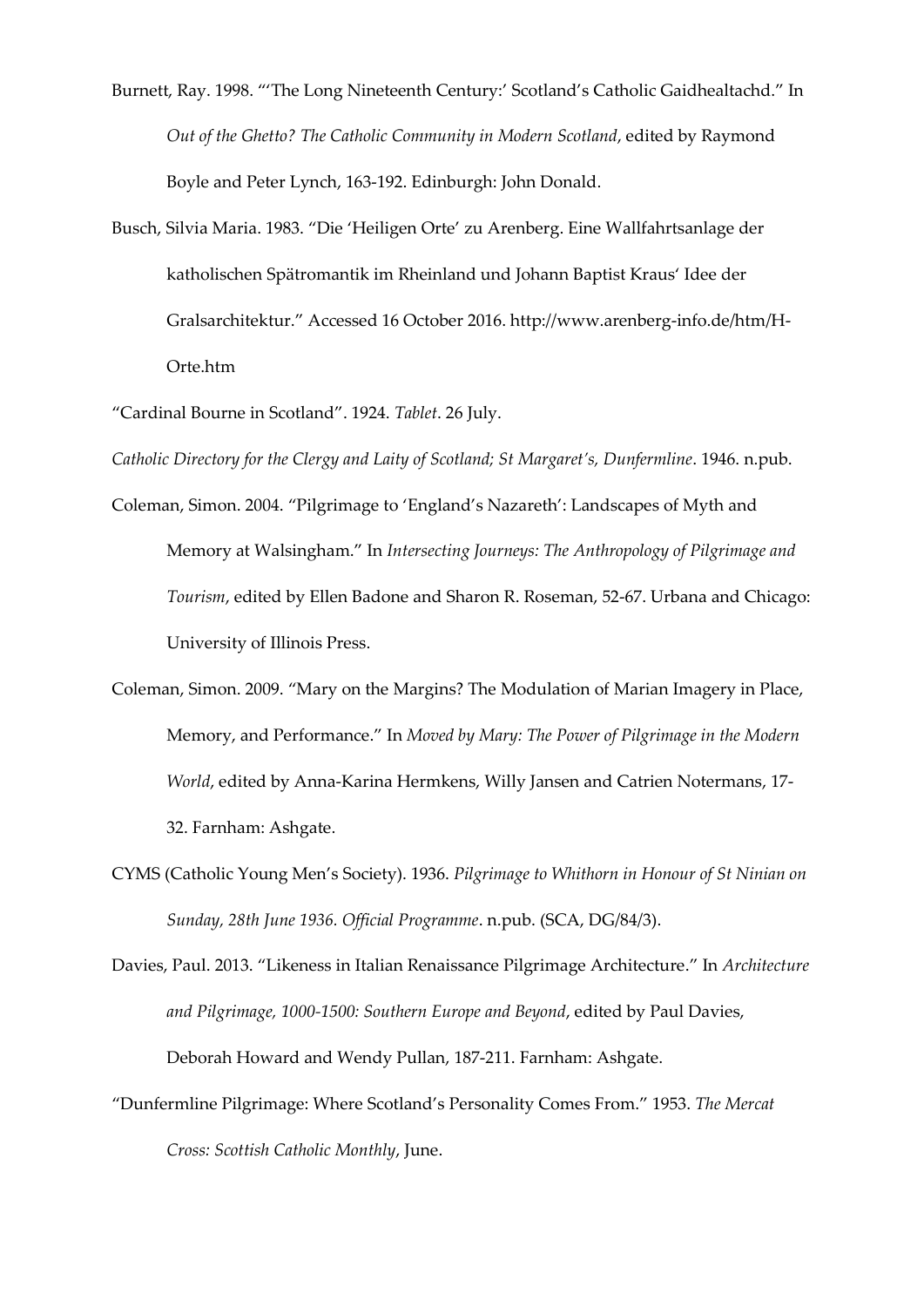Eade, John and Michael J. Sallnow. 1991. "Introduction." In Contesting the Sacred: The *Anthropology of Christian Pilgrimage*, edited by John Eade and Michael J. Sallnow, 1-29. London: Routledge.

Harris, Alana. 2015. "Astonishing Scenes at the Scottish Lourdes: Masculinity, the Miraculous, and Sectarian Strife at Carfin, 1922-1945." The Innes Review. 66 (1): 102-129. doi: 10.3366/inr.2015.0086.

Hermkens, Anna-Karina, Willy Jansen and Catrien Notermans. 2009. "Introduction: The Power of Marian Pilgrimage." In *Moved by Mary: The Power of Pilgrimage in the Modern World*, edited by Anna-Karina Hermkens, Willy Jansen and Catrien Notermans, 1-13. Farnham: Ashgate.

- Humphrey, Caroline and James Laidlaw. 1994. *The Archetypal Actions of Ritual: A Theory of Ritual Illustrated by the Jain Rite of Worship*. Oxford: Clarendon Press.
- Kerr, Cecil. 1930. *St. Margaret, Queen of Scotland*. London: Catholic Truth Society.

*La Salle des Reliques au Carmel de Lisieux*. n.d. n.pub. (SFX).

"Little Flower is Honoured at Carfin Shrine." 1947. Catholic Times. 3 October.

Lloyd George, David. 1929. *We Can Conquer Unemployment*. London: Cassell and Company.

Maguire, J. 1936. "Record of Events. Dunfermline". n.pub. (unpublished). (SCA, GD/40/1).

- McCaffrey, John. "Politics and the Catholic Community Since 1978". In *Modern Scottish Catholicism, 1878-1978*, edited by David McRoberts, 140-155. Glasgow: Scottish Catholic Historical Association.
- McDannell, Colleen. 1995. *Material Christianity: Religion and Popular Culture in America*. New Haven: Yale University Press.
- McGhee, Susan. 1965. "Carfin and the Roman Catholic Relief Act of 1926." Innes Review. 16 (1), 56-78. doi: 10.3366/inr.1965.16.1.56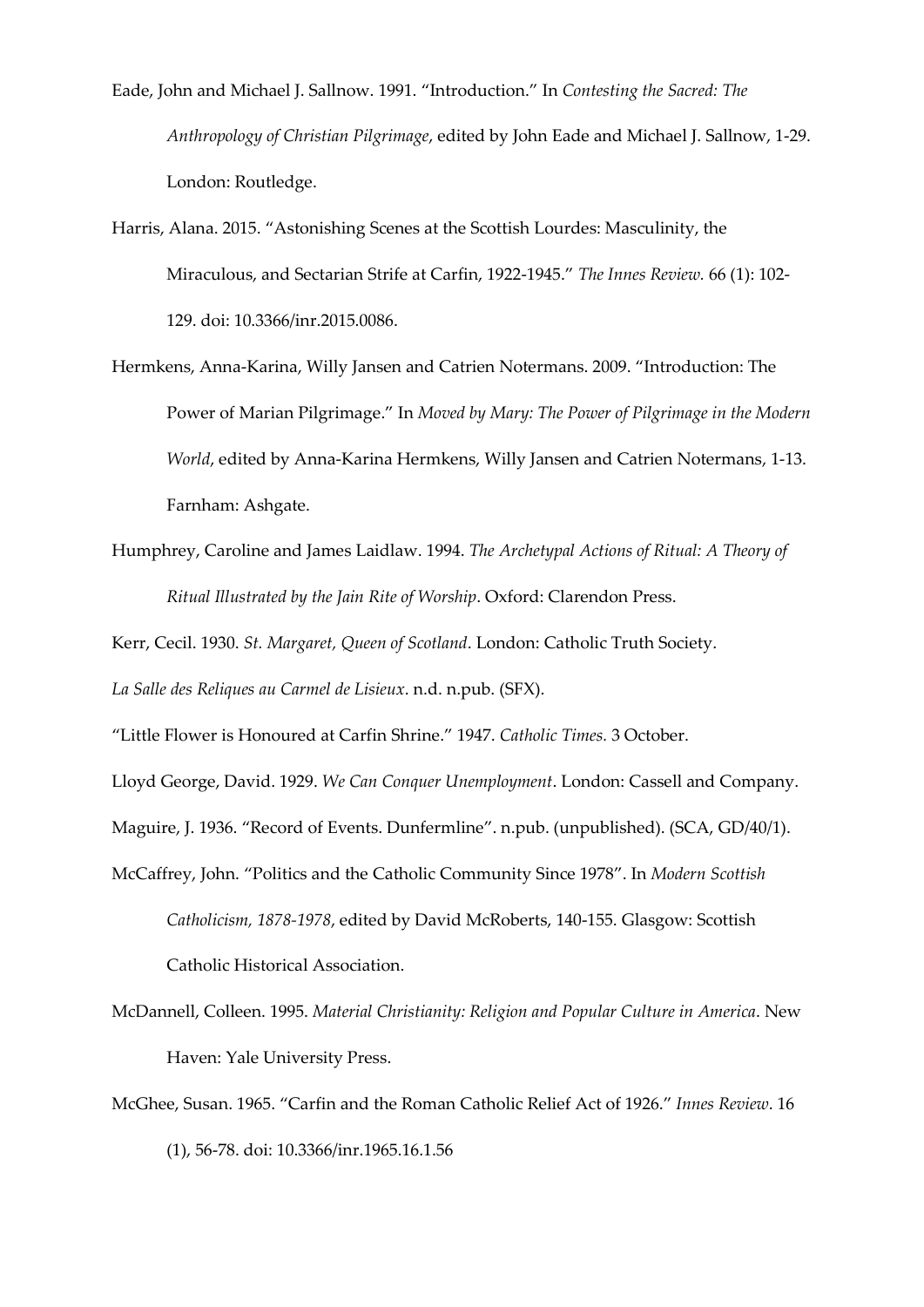McKerlie, E. Marianne H. 1936. "Saint Ninian." In CYMS (Catholic Young Men's Society), *Pilgrimage to Whithorn in Honour of St Ninian on Sunday, 28th June 1936. Official Programme*, 3-7. n.pub. (SCA, DG/84/3).

Mercer, Giles. 2012. "The 1895 Glastonbury Pilgrimage". Downside Review. 458: 79-107.

- Mesaritou, Evgenia. 2012. "Say a Little Hallo to Padre Pio: Production and Consumption of Space in the Construction of the Sacred at the Shrine of Santa Maria delle Grazie." In *Ordinary Lives and Grand Schemes: An Anthropology of Everyday Religion*, edited by Samuli Schielke and Liza Debevec, 98-112. New York: Berghahn Books.
- Mesaritou, Evgenia. 2015. "'He is Among Us, Get it into Your Head, He is Alive and Always Here': Saintly Presence at the Pilgrimage Centre of Padre Pio and the Importance of 'Being There'". Culture and Religion. 16 (1): 87-109. doi:

10.1080/14755610.2015.1019896.

- Morgan, David. 2005. *The Sacred Gaze: Religious Visual Culture in Theory and Practice*. Berkeley: University of California Press.
- Morgan, David. 2009. "Aura and the Inversion of Marian Pilgrimage: Fatima and Her Statues." In *Moved by Mary: The Power of Pilgrimage in the Modern World*, edited by Anna-Karina Hermkens, Willy Jansen and Catrien Notermans, 49-65. Farnham: Ashgate.
- Nuttgens, Patrick. 1959. *Reginald Fairlie, 1883-1952: A Scottish Architect*. Edinburgh: Oliver and Boyd.
- O'Leary, Paul. 2012. *Claiming the Streets: Processions and Urban Culture in South Wales c. 1830-1880*. Cardiff: University of Wales Press.
- Panchenko, Alexander. 2012. "How to Make a Shrine with Your Own Hands: Local Holy Places and Vernacular Religion in Russia." In Vernacular Religion, edited by Marion Bowman and Ülo Valk, 42-62. Sheffield: Equinox, 2012.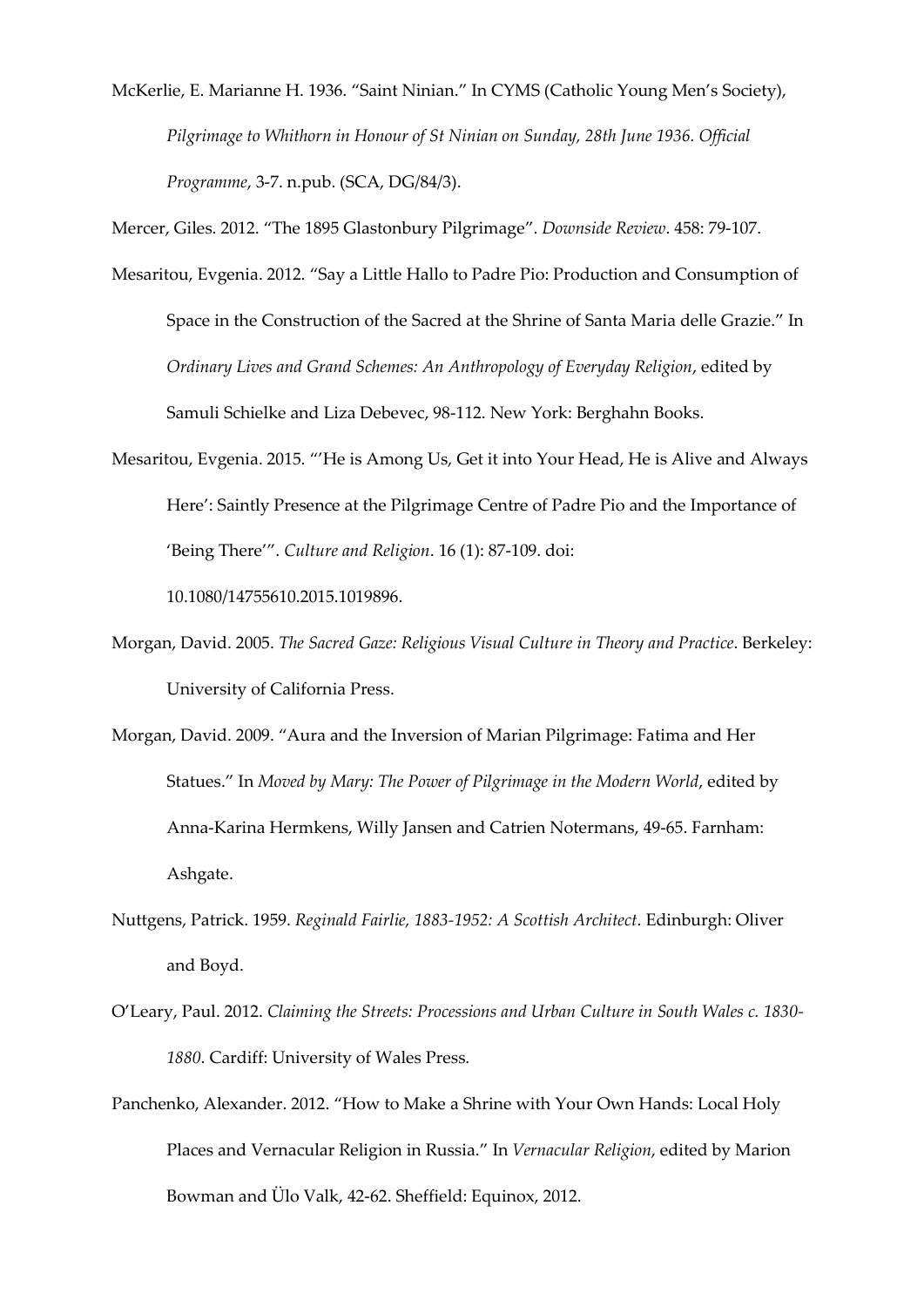- Pócs, Éva. "'We, Too, Have Seen a Great Miracle': Conversations and Narratives on the Supernatural Among Hungarian-Speaking Catholics in a Romanian Village." In *Vernacular Religion, edited by Marion Bowman and Ülo Valk, 246-280. Sheffield:* Equinox, 2012.
- Powers, Alan, ed. 1987. *H. S. Goodhart-Rendel, 1887-1959*. London: Architectural Association.
- Proctor, Robert. 2014. *Building the Modern Church: Roman Catholic Church Architecture in Britain, 1955 to 1975*. Aldershot: Ashgate/Routledge.

Roberts, David. n.d. *The Pilgrimage to Whithorn*. Glasgow: n.pub.

Ross, Anthony. 1978. "The Development of the Scottish Catholic Community, 1878-1978". In *Modern Scottish Catholicism, 1878-1978*, edited by David McRoberts, 30-55. Glasgow: Scottish Catholic Historical Association.

SCA (Scottish Catholic Archives), Edinburgh, unpublished archival records.

- SFX (Saint Francis Xavier parish archives), Carfin, unpublished and uncatalogued archival records.
- "(Sir) Robert Rowand Anderson." n.d. Dictionary of Scottish Architects. Accessed 16 October 2016. http://www.scottisharchitects.org.uk/architect\_full.php?id=200041
- *Solemn Opening. New Church of St Francis Xavier, Carfin. Sunday, 9th December, 1973*. 1973. n.pub.

*St Margaret's, Dunfermline*. 1946. n.pub.

Taylor, Thomas N. 1933. "Carfin Grotto: Lantern Lecture Script". Unpublished. (SFX).

[Taylor, Thomas N.] n.d. (c.1935). "All Saints Chapel, Carfin". Unpublished. (SFX).

Taylor, T. N. 1938. *The Carfin Grotto: The First Fifteen Years*. London: Catholic Truth Society.

[Taylor, Thomas N.]. 1947. *Carfin Grotto Shrines: Silver Jubilee Edition, 1922-1947*. n.pub. (SFX).

Taylor, Thomas N. n.d. (c.1950). *The Carfin Grotto*. n.pub. (SFX).